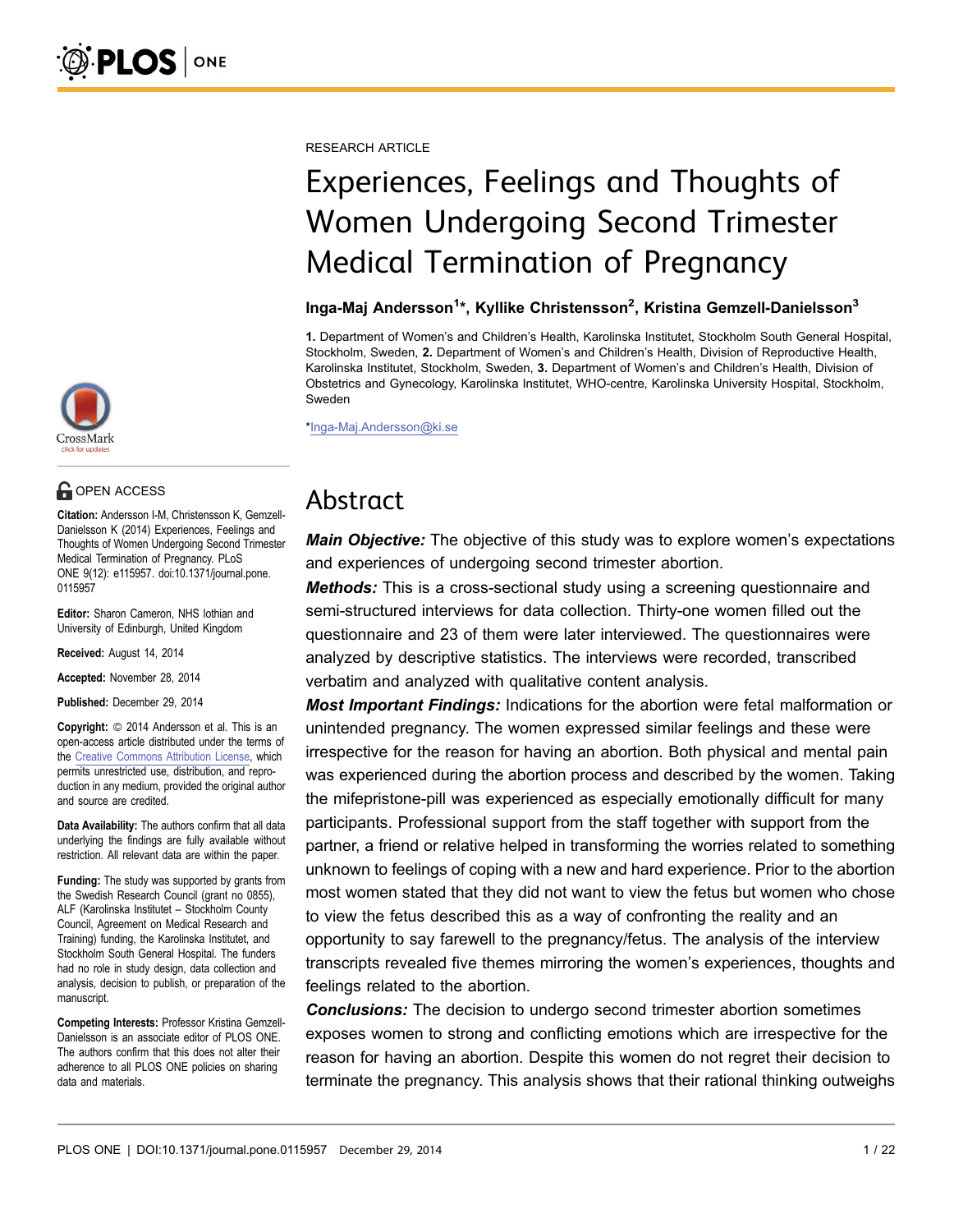their emotionally difficult feelings. It is important for the attending staff to be responsive to the needs of each individual woman whatever the indication is for the abortion.

### Introduction

In Sweden around 30000 to 38000 abortions occur yearly since the liberation of the abortion law in 1975. The rate of second trimester abortions has remained at less than 10% of the total abortions during all these years. Abortions after the 18 gestational weeks constitute 1% and at this gestational length permission has to be obtained from the National Board of Health and Welfare.

Some women having an induced abortion show high levels of psychological distress prior to the abortion [\[1\]](#page-20-0) but levels of anxiety decrease significantly after the procedure [\[2\]](#page-20-0). Both positive and negative emotional experiences are seen in connection with the abortion [\[3,](#page-20-0) [4\]](#page-20-0). Complex feelings from being responsible for one's own fertility choice to life taking of a child have been expressed by young women undergoing early abortion [\[5\].](#page-20-0) Women may have concerns regarding waiting time for the abortion treatment, emotional aspects of the process, hospital environment and care [\[6\]](#page-20-0) as well as existential thoughts and reflections about life, death and morality [\[7\].](#page-20-0)

Women requesting induced abortion may regard the fetus as a child even in early pregnancy [\[7\].](#page-20-0) A great need for care with empathy and a non-judgmental attitude are important for the woman to feel secure in the abortion situation [\[6\]](#page-20-0). However, need for information and support can be of particular importance for women in the specific situation of a larger fetus and also the usually more pronounced physical pain, that second trimester medical abortion implies [\[8\].](#page-20-0)

A few studies have addressed the issue on viewing the ultrasound image prior to the abortion. Communication between the provider and the woman about the possibility to view the ultrasound image may improve the abortion care related to women's choice [\[9\]](#page-20-0). Women at later gestations more seldom choose to view the image compared to women at less than 9 weeks gestation [\[10\]](#page-20-0). It has been reported that women want to have the possibility to choose, more for the course of action than the action itself [\[10\]](#page-20-0). However, frequently women are not offered this choice. On the other hand, forcing women to view the ultrasound image and fetal heartbeat has become mandatory in some states in the USA as a strategy to prevent women from undergoing the abortion.

While it is recommended to offer women the choice to view or not to view the ultrasound image, there is no specific guideline or recommendation in Sweden with regard to viewing the fetus after an induced abortion because of unintended pregnancy. In contrast this is common practice in case of abortions due to fetal indications and it has been shown that women undergoing abortion for teratogenic reasons or fetal malformations express fewer feelings of grief if they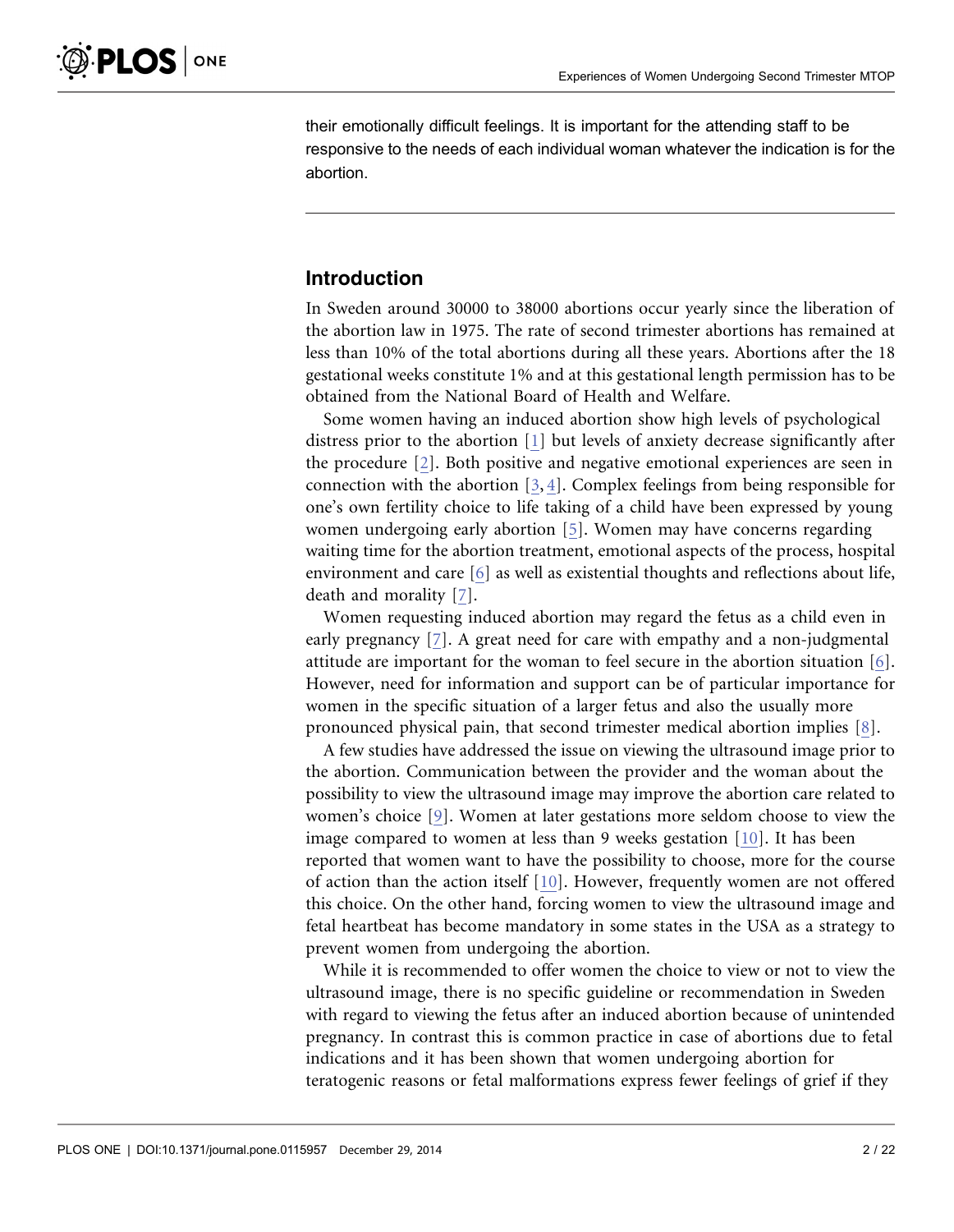view the fetus after the abortion compared with women who choose not to view the fetus [\[11,](#page-20-0) [12\]](#page-20-0). Viewing the products of conception has not been shown to be emotionally hard in early abortion cases [\[13\].](#page-20-0) Our previous study however, showed uncertainty among the staff in how to relate and comply to women undergoing second trimester because of unintended pregnancy who wish to view the fetus after the expulsion [\[14\]](#page-20-0).

Risks for both abortion and pregnancy related complications increase with increased gestational duration but medical termination of pregnancy (MTOP) in second trimester has been shown to be as safe and effective as Dilatation and Evacuation (D&E) in high resource settings although randomized trials comparing D&E with modern regimens for medical abortion are lacking [\[15\]](#page-20-0). While 2nd trimester MTOP is as safe and effective as D&E and preferred method in some settings [\[16,](#page-20-0) [17\]](#page-20-0). it has also been recognised that a sufficient case load and training is needed to maintain the skills of D&E.

Where resources are scarse or the case load to maintain surgical skills cannot be ensured MTOP is recommended [\[18\]](#page-20-0). The regimen used for MTOP in Sweden is the one recommended by the WHO with an initial dose of mifepristone, and 36 to 48 hours later women are resubmitted to receive repeat administration of misoprostol every 3 hours until expulsion [\[19\].](#page-21-0) The median interval from induction with misoprostol to expulsion is 5–6 hours [\[20\]](#page-21-0), and misoprostol administration is usually carried out as a day-care procedure [\[15\]](#page-20-0) under professional nursing care. Misoprostol causes contractions what mimics a miscarriage. During the fetus expulsion the woman usually is lying in a bed or sitting in a bed or chair and a nurse/midwife is around to assist her. Paracetamol and non-steroidal anti-inflammatory drugs are commonly used for pain relief treatment, supplemented with intravenous morphine.

There are few studies on women's experiences of second trimester induced abortion for other reasons than fetal malformation. Some studies have focused on why women may need late abortion and the reasons for delay of the abortion [\[21,](#page-21-0) [22\]](#page-21-0). The aim of the present study was to explore women's expectations and experiences of undergoing second trimester abortion independent of the reason behind it.

The results of this cross-sectional study emphasize the need for individualizing abortion care. In spite of sometimes difficult physical and emotional experiences reported by women they do not regret their decision to terminate the pregnancy. Professional support and empathy helped them in the process of the abortion.

#### Materials and Methods

#### Ethics statement

Ethical approval was obtained from the Regional Ethical Review Board at Karolinska Institutet in Stockholm (dnr 2007/1277-31/2, 2010/410-31/1 and 2014/ 861-32). Participation was voluntary and confidential and written informed consent was obtained prior to participation in the study.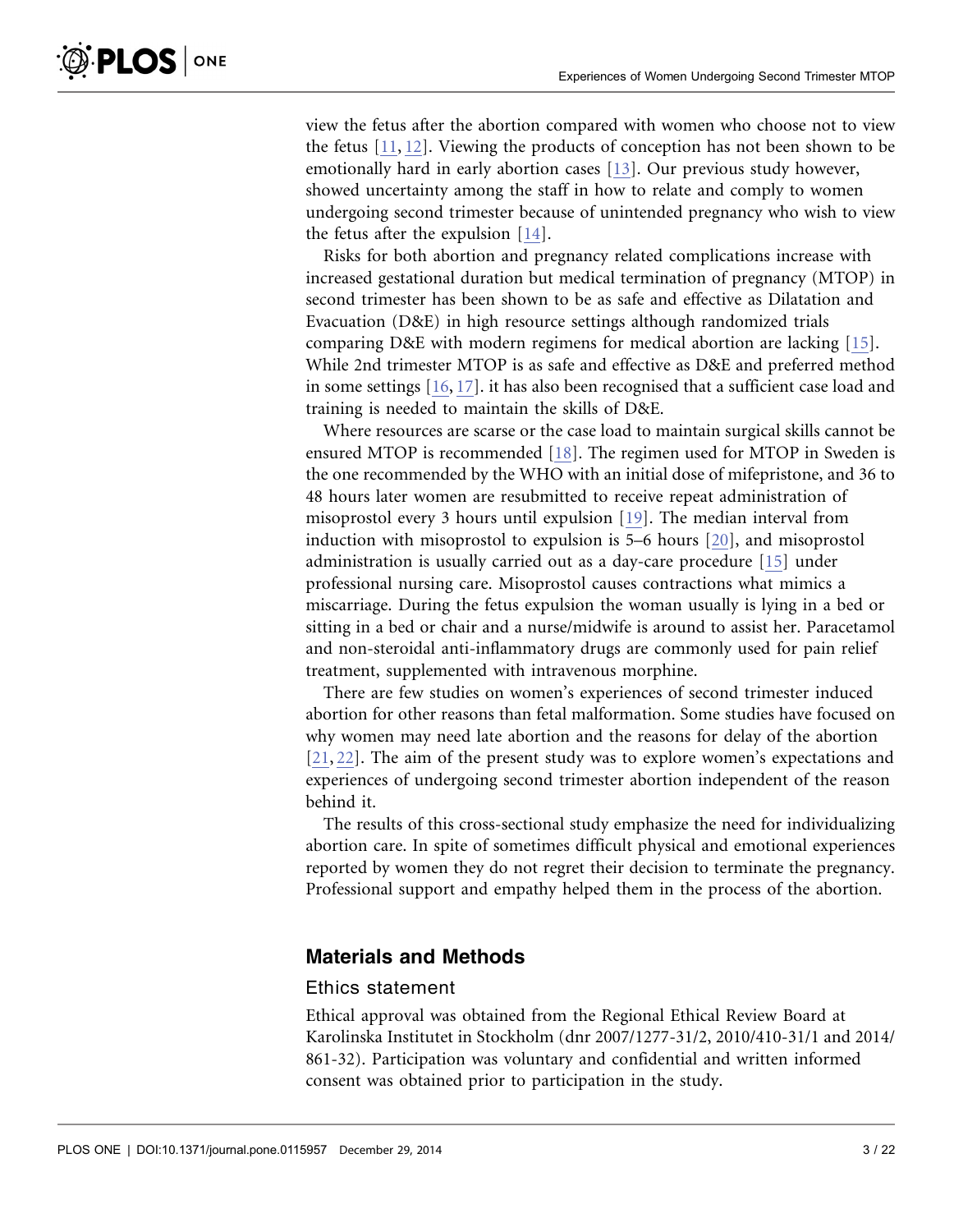### Study design

The design for this study is cross-sectional using both a screening questionnaire and semi-structured interviews for data collection. Data analyses were performed with regard to study methodology and divided into a quantitative (descriptive) and qualitative (content analyses) part. In addition, interviews were performed to get a more complete picture of the women's feelings and thoughts about the second trimester abortion.

## Study site

Data-collection was carried out in a gynecological care unit in a general hospital in Stockholm, Sweden. The annual number of second trimester abortions is about 180 in this clinic.

## Participant selection and sample size justification

Sample size was estimated to give at least 20 women who would participate in the follow-up interviews. Thus, it was estimated that at least 30 women should be recruited to fill in the initial questionnaire. Women undergoing second trimester abortion were consecutively asked to participate. Inclusion criteria for participating in the study were being 18 years of age or above, gestational length from 13 gestational weeks according to ultrasound dating, having no contraindications to medical abortion and mastering the Swedish language. Exclusion criteria were missed abortion, having a psychiatric diagnosis or being addicted to recreational drugs.

#### Data collection

Data collection was conducted between June 2013 and January 2014 by the first author (IMA) who was not involved in the care of the patients. After examination and contraceptive counseling and obtaining permission from the Board of Health and Welfare (at gestations of  $>18$  weeks), an appointment for the abortion treatment was made. Nurses or midwives working in a general gynecological ward carried out the abortion treatment. After approving to participate a nurse handed out the questionnaire to the woman when she arrived at the ward and prior to the administration of mifepristone. After the abortion, and before being discharged, the questionnaire was followed-up with an interview.

A questionnaire including twelve questions with given alternative answers and one open-ended question was developed based on an instument used by Kero et al (3). Intitial questions related to demographics, obstetric and other background factors. There were also questions about when the decision for the abortion was taken and if they wanted to have any relative, friend or the partner present during the abortion. These were followed by a list of 24 ''emotions'' ([Table 1](#page-4-0)). Each woman was asked to tick the feelings, which she felt related to her own situation. At the end of the questionnaire there was a question about wishing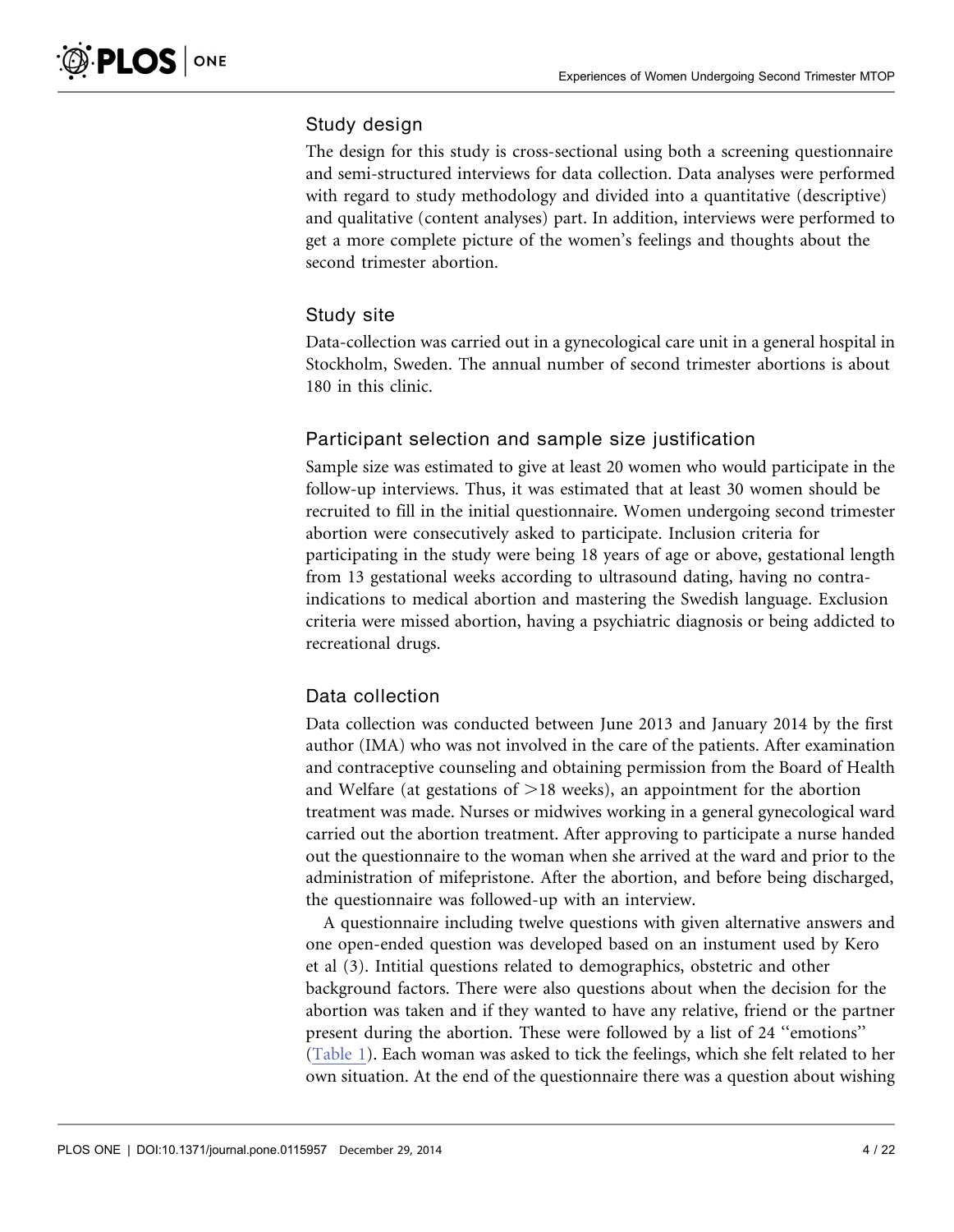# <span id="page-4-0"></span> $\mathsf{PLOS}$  one

| <b>Emotion</b>        | Women=30 (%) |
|-----------------------|--------------|
| Liberation            | 7(23)        |
| Guilt                 | 11(37)       |
| Fear                  | 16(53)       |
| <b>Unreality</b>      | 12(40)       |
| <b>Happiness</b>      | 1(3)         |
| Pain                  | 13(43)       |
| <b>Shame</b>          | 5(17)        |
| <b>Disgust</b>        | 1(3)         |
| Ambivalence           | 3(10)        |
| <b>Responsibility</b> | 6(20)        |
| Panic                 | 6(20)        |
| <b>Emptiness</b>      | 8(27)        |
| Respect               | 3(10)        |
| Anguish               | 13(43)       |
| <b>Desperation</b>    | 8(27)        |
| Grief                 | 20(67)       |
| Anger                 | 4(13)        |
| <b>Desertation</b>    | 3(10)        |
| <b>Relief</b>         | 11(37)       |
| <b>Powerlessness</b>  | 5(17)        |
| <b>Maturity</b>       | 3(10)        |
| <b>Astonishment</b>   | $\pmb{0}$    |
| Indifference          | $\pmb{0}$    |
| Pride                 | $\pmb{0}$    |

Table 1. Emotions prior to the abortion selected by participants from the questionnaire.

doi:10.1371/journal.pone.0115957.t001

to view or not to view the fetus and an open-ended question related to thoughts about the fetus. For testing the validity of the questionnaire a ''think aloud-test'' was done including five women who expressed their reactions and thoughts towards the questions in order to see if and how they understood the questions. The pre-test led to an adjustment of the order of the questions but otherwise did not change the content of the questionnaire.

The interviews were semistructured and followed an interview-guide with the following topics: preparing for the abortion, support, unexpected experiences, positive/negative feelings, viewing or not viewing the fetus. The interviews took place in the patient's room or in another secluded place with no other person present. The time point for the interview varied from  $1\frac{1}{2}$  hours to 20 hours after the completed abortion. The interviews were recorded and duration for the interviews ranged between eight and 31 minutes. The questions were laddered from general feelings to more detailed questions about thoughts, emotions and reactions [\[23\]](#page-21-0).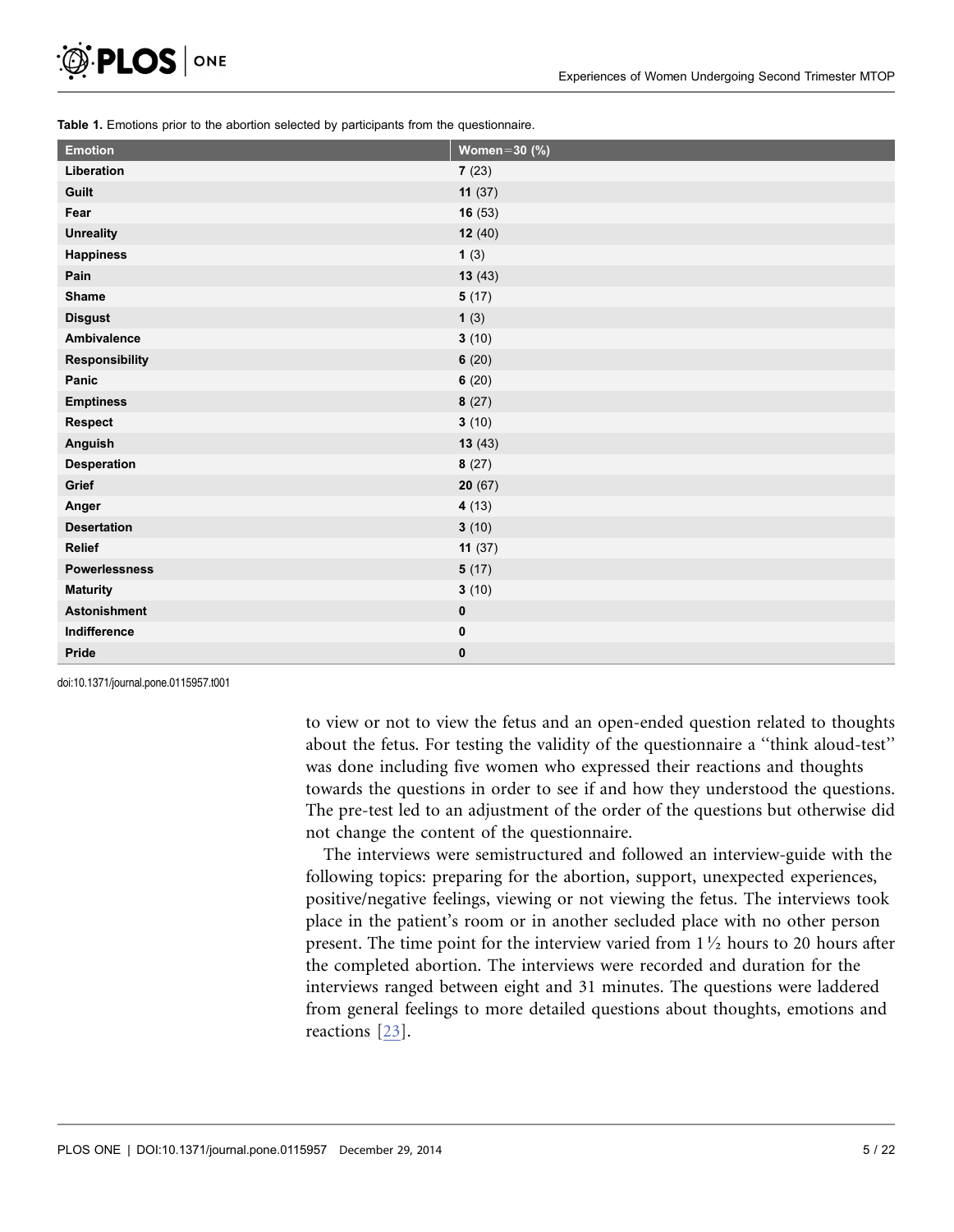#### Data analysis

The questionnaires were analyzed by descriptive statistics. Statistical analysis was done in SPSS, Statistical Package for the Social Sciences for Windows 8.0 version 22.0.

The verbatim-transcribed interviews were analyzed with qualitative content analysis. Content analysis can be used for description and interpretation of a phenomenon in a studied context [\[24\].](#page-21-0) The data used in this present study originated from contexts well known to the researchers. The transcribed text was read several times to gain an overview of the content. All the text was analyzed independently of the reason for abortion. Meaning units were identified and extracted from the transcribed text and codes were given to summarize the content. The codes were grouped together in 24 categories to systematically and objectively describe different patterns [\[25\]](#page-21-0). Codes and categories were discussed by two of the authors (IMA and KC) and finally five themes emerged from the categories.

## **Results**

#### Sample

Forty one women were invited to participate, out of which 31 women filled out the questionnaire and among them 23 women were later interviewed ([Fig. 1](#page-6-0)). The age of the women ranged from 18 to 41 years and pregnancy duration from 13+0 to 21+2 weeks and days. Indications for the abortion were fetal malformation or unintended pregnancy [\(Table 2\)](#page-6-0).

A description of study participants is presented in [Table 3.](#page-7-0) One third of the women had a previous delivery, nine vaginal and one cesarean section. Of those who reported having had a previous abortion, nine women had had two or more abortions. Seven women had a previous miscarriage at six to twelve weeks' gestation. It was the first pregnancy for nine of the women with unintended pregnancy, compared to two women in the other group. All women who underwent the abortion because of fetal malformation had university education while the education level among the women with unintended pregnancy varied from primary school to university.

#### The questionnaire

The decision to have an abortion was taken before or close to the pregnancy test among the majority of the women with unintended pregnancy. Eight of these women specified ''other time point'' for their decision. The later decision was related to reasons such as separation from a partner or ambivalence to the abortion. All women who had the abortion due to fetal indications had made the decision after receiving the results from ultrasound examination or chorionic villus sampling (CVS). The great majority had informed their partner about the abortion even if some women preferred to not have the partner or any relative present during the abortion. Most women indicated in the questionnaire that they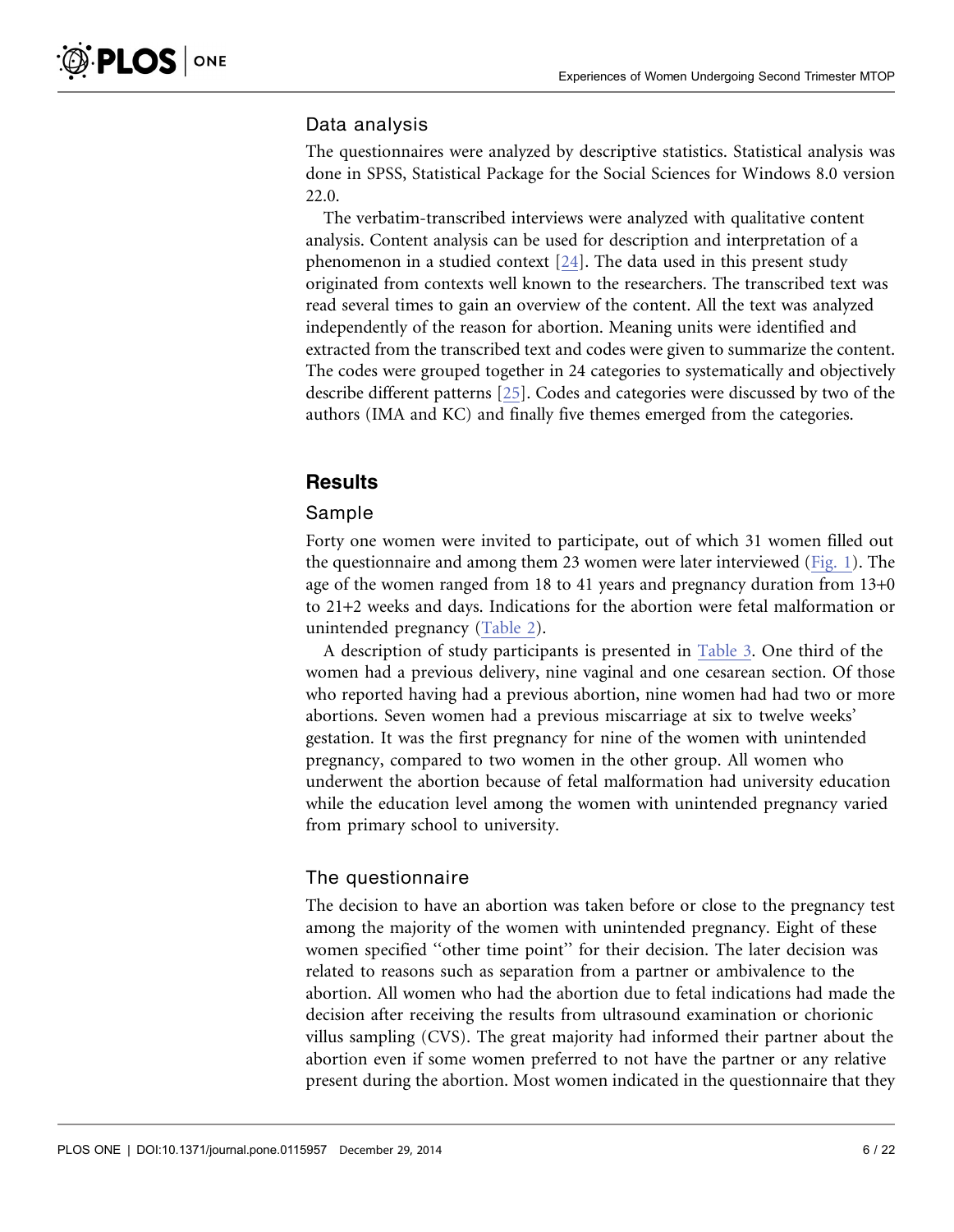<span id="page-6-0"></span>



#### Fig. 1. Flowchart describing the participants.

doi:10.1371/journal.pone.0115957.g001

|  | Table 2. Age of the participating women and gestational week at the induced abortion. |
|--|---------------------------------------------------------------------------------------|
|--|---------------------------------------------------------------------------------------|

| Characteristic | <b>Fetal malformation</b><br>Mean (SD) $(n=8)$ | Unintended pregnancy<br>Mean (SD) ( $n=22$ ) |
|----------------|------------------------------------------------|----------------------------------------------|
| Age            | 36(4.1)                                        | 26(7.0)                                      |
| Gestation      | 16(3.3)                                        | 16(2.4)                                      |

doi:10.1371/journal.pone.0115957.t002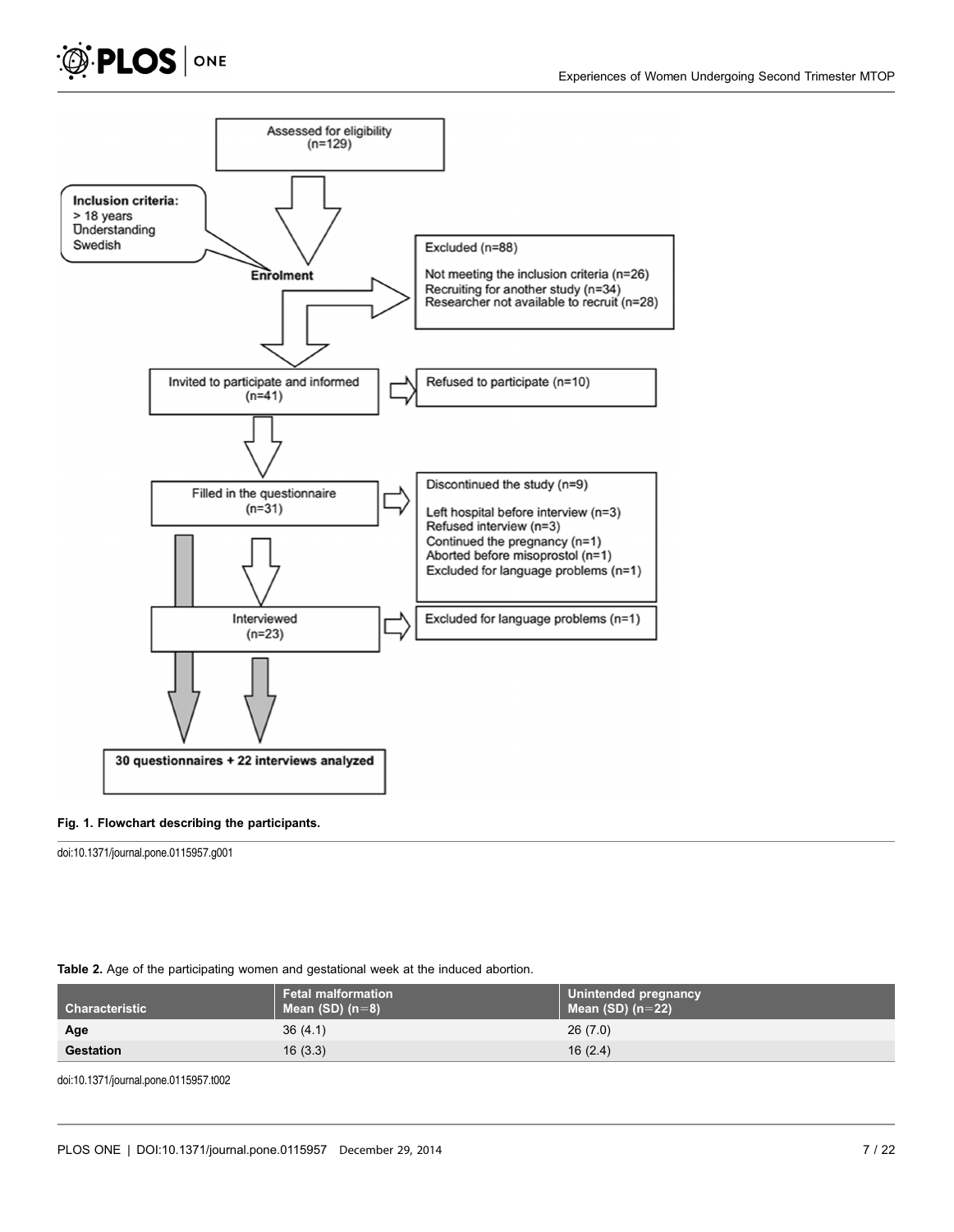| <b>Characteristic</b>                                                             | Fetal malformation $n=8$ (%) | Unintended pregnancy $n=22$ (%) | Total $n = 30$ (%) |
|-----------------------------------------------------------------------------------|------------------------------|---------------------------------|--------------------|
| <b>Delivery</b>                                                                   | 3(38)                        | 7(32)                           | 10(33)             |
| Previous MTOP ( <w.12)< td=""><td>3(38)</td><td>5(23)</td><td>8(27)</td></w.12)<> | 3(38)                        | 5(23)                           | 8(27)              |
| <b>Surgical TOP</b>                                                               | 1(13)                        | 6(27)                           | 7(23)              |
| <b>MTOP</b> ( $>$ w. 13)                                                          | 1(13)                        | 1(4)                            | 2(7)               |
| <b>Miscarriage</b>                                                                | 2(25)                        | 4(23)                           | 6(20)              |
| <b>Religion</b>                                                                   |                              |                                 |                    |
| Christian                                                                         | 3(38)                        | 10(45)                          | 13(43)             |
| Muslim                                                                            | 0(0)                         | 3(14)                           | 3(10)              |
| Jewish                                                                            | 1(12)                        | 0(0)                            | 1(3)               |
| Atheist                                                                           | 4(50)                        | 6(27)                           | 10(33)             |
| <b>Highest education</b>                                                          |                              |                                 |                    |
| Primary school                                                                    |                              | 3(14)                           | 14(47)             |
| Secondary school                                                                  |                              | 12(55)                          | 12(40)             |
| <b>University</b>                                                                 | 8(100)                       | 5(23)                           | 13(43)             |

<span id="page-7-0"></span>Table 3. Background factors of participants.

doi:10.1371/journal.pone.0115957.t003

did not want to see the fetus or did not know if they would want to do so (Table 4). Half of the women undergoing abortion for fetal malformation chose to view the fetus after the abortion compared with 39% of women with unintended pregnancy [\(Table 5\)](#page-8-0).

The women expressed similar feelings/emotions and this was largely irrespective of the reason for having an abortion but with some differences. Women undergoing abortion for fetal anomaly had chosen pain, anger and powerlessness more frequently than women with unintended pregnancy. Relief was expressed by half of the women with unintended pregnancy compared with none in the other group [\(Table 6\)](#page-8-0).

Table 4. Responses to the questionnaire.

| <b>Question</b>                              | <b>Fetal malformation</b><br>$n = 8$ (%) | Unintended pregnancy<br>$n=22$ (%) | p-value |
|----------------------------------------------|------------------------------------------|------------------------------------|---------|
| Time point for decision on abortion          |                                          |                                    | 0.008   |
| Before/<br>at positive pregnancy test        | 0(0)                                     | 12(60)                             |         |
| After ultrasound examination/other           | 8(100)                                   | 8(40)                              |         |
| <b>Partner informed</b>                      |                                          |                                    | 0.545   |
| Yes                                          | 8(100)                                   | 19 (86)                            |         |
| <b>No</b>                                    | $\mathbf{0}$                             | 3(14)                              |         |
| Wish to have relative/partner/friend present |                                          |                                    | 0.143   |
| <b>Yes</b>                                   | 8(100)                                   | 15 (68)                            |         |
| No/do not know                               | $\mathbf 0$                              | 7(32)                              |         |
| Wish to view the fetus                       |                                          |                                    | 0.166   |
| Yes                                          | 3(38)                                    | 1 $(4)$                            |         |
| No/do not know                               | 5(62)                                    | 21 (96)                            |         |

doi:10.1371/journal.pone.0115957.t004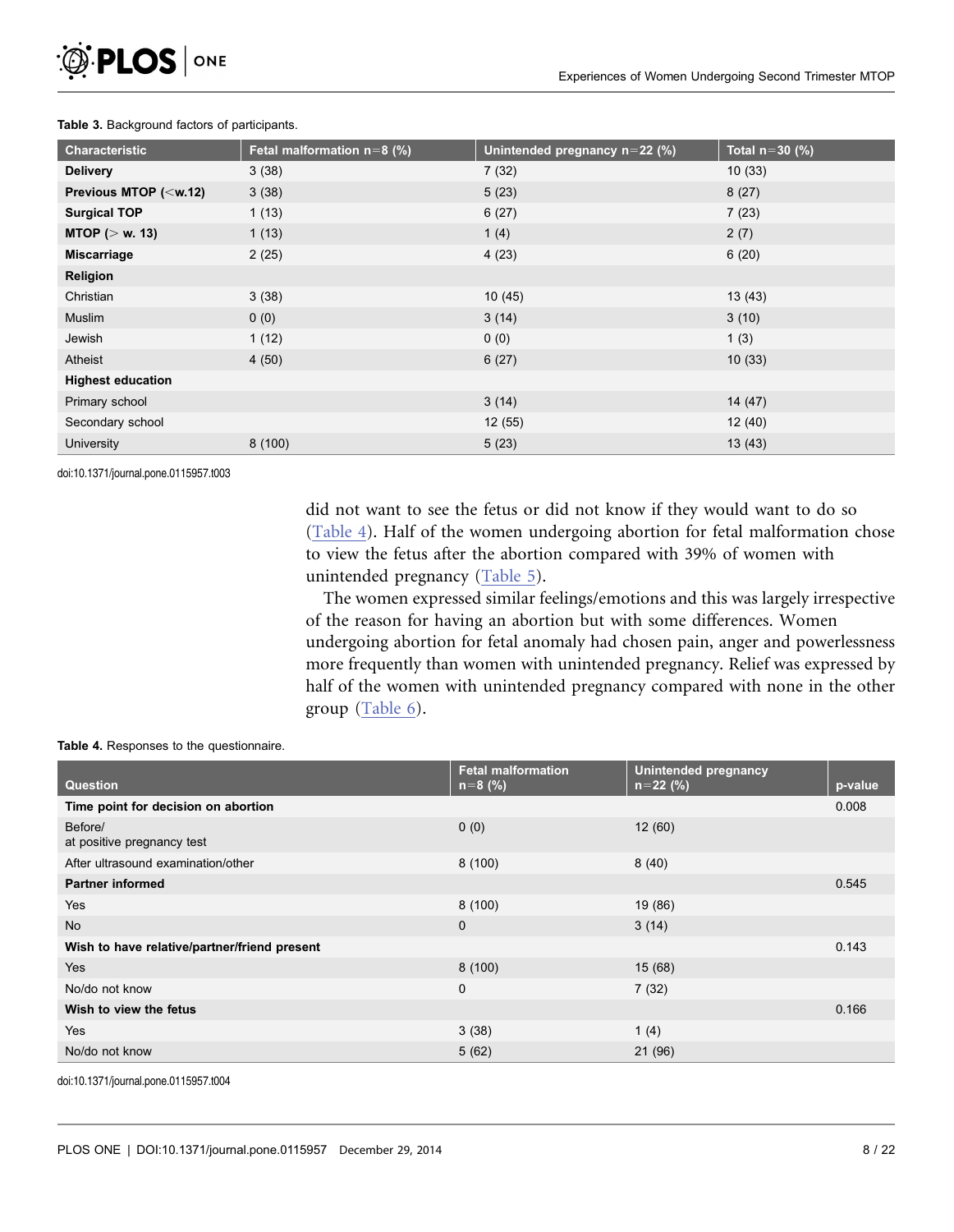<span id="page-8-0"></span>

|          | <b>Fetal malformation</b> |                | Unintended pregnancy* |         |                |             |
|----------|---------------------------|----------------|-----------------------|---------|----------------|-------------|
|          | <b>Want to</b>            | Do not want to | Do not know           | Want to | Do not want to | Do not know |
|          |                           |                |                       |         |                |             |
| Did view |                           |                |                       |         |                |             |
| Did not  |                           |                |                       |         | 10             |             |

#### Table 5. Numbers of women who considered to view or not to view the fetus and who actually did so.

doi:10.1371/journal.pone.0115957.t005

After having divided the emotions into positive or negative, we found that 57% of the women had indicated that they experienced both positive and negative emotions, and 40% of the women had chosen only negative feelings. One woman with unintended pregnancy had chosen only positive emotions to describe how she was feeling. The words ''astonishment'', ''indifference'' and ''pride'' were included in the list but were not chosen by any woman.

Seventeen women, six with fetal anomaly and 11 with unintended pregnancy, answered the last open-ended question related to the fetus. Concerns for a suffering fetus and a curiosity of what it would look like or what kind of person it could have been were expressed. Four of the women with unintended pregnancy thought that viewing the fetus would cause increased grief or mental problems in the future. Two women with fetal anomaly were hesitant to view the fetus because of malformation. Four women with unintended pregnancy expressed that they did not want to think of the fetus at all.

#### The interviews

The answers from the questionnaires were followed-up in the interviews. The analysis of the interview texts revealed five themes mirroring the women's experiences, thoughts and feelings related to the abortion: ''Not knowing what to

Table 6. Selected words describing emotions prior to the abortion.

| <b>Emotion</b>       | Fetal malformation $n=8$ (%) | Unintended pregnancy $n=22$ (%) | <b>Fisher's Exact Test p-value</b> |
|----------------------|------------------------------|---------------------------------|------------------------------------|
| Pain                 |                              |                                 | 0.049                              |
| yes                  | 6(75)                        | 7(32)                           |                                    |
| no                   | 2(25)                        | 15 (68)                         |                                    |
| Anger                |                              |                                 | 0.048                              |
| yes                  | 3(38)                        | 1(4)                            |                                    |
| no                   | 5(62)                        | 21 (96)                         |                                    |
| <b>Powerlessness</b> |                              |                                 | 0.011                              |
| yes                  | 4(50)                        | 1(4)                            |                                    |
| no                   | 4(50)                        | 21 (96)                         |                                    |
| <b>Relief</b>        |                              |                                 | 0.014                              |
| yes                  | 0(0)                         | 11(50)                          |                                    |
| no                   | 8(100)                       | 11(50)                          |                                    |

doi:10.1371/journal.pone.0115957.t006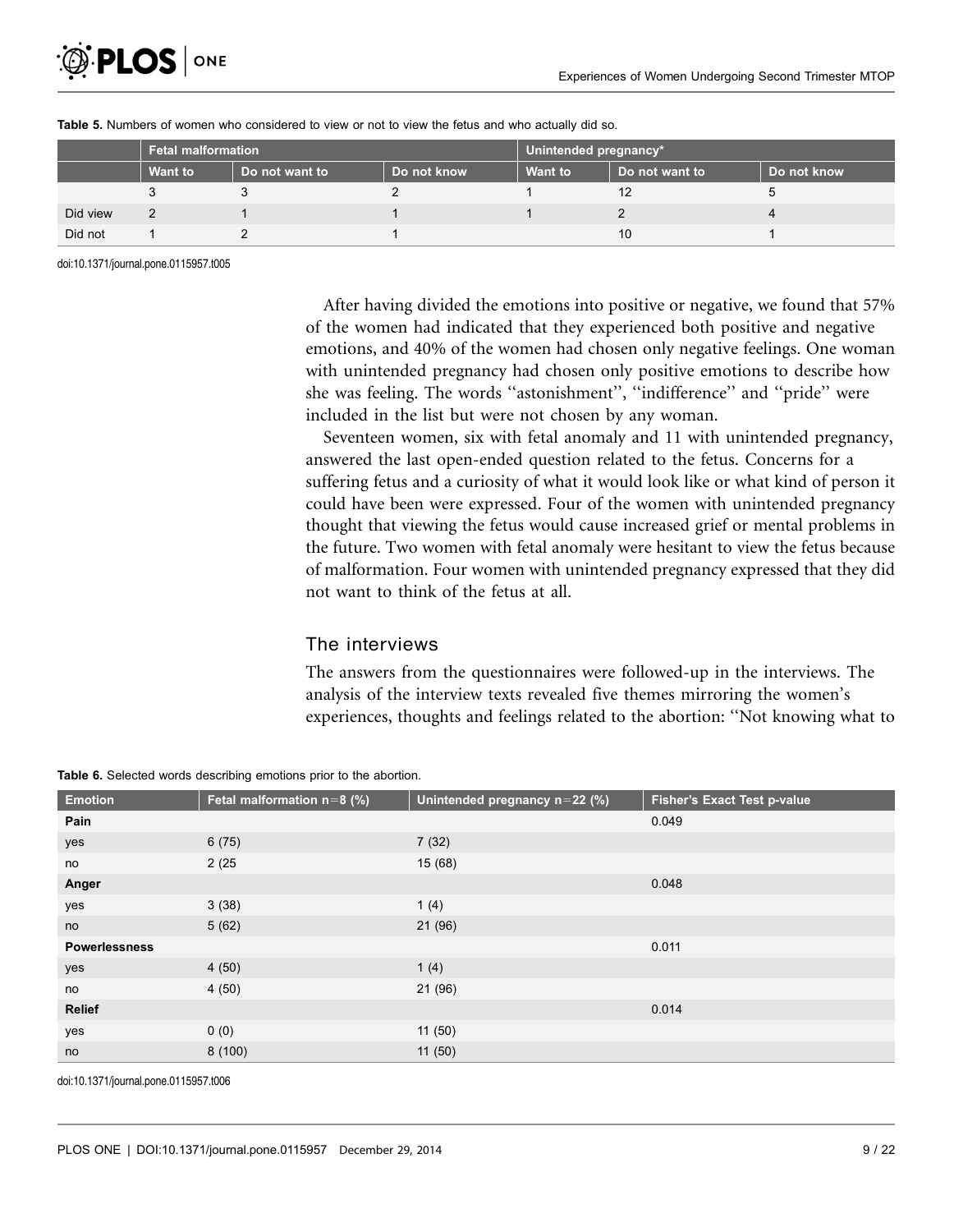#### Table 7. Themes revealed from the interviews.

| <b>THEMES</b>  | Not knowing<br>what<br>to expect | To suffer $\overline{\phantom{a}}$                      | To cope           | To get support  | To remember                    |
|----------------|----------------------------------|---------------------------------------------------------|-------------------|-----------------|--------------------------------|
| Subthem-<br>es | Expectations                     | The hardest thing                                       | Own decision      | The decision    | Memories of physical<br>events |
|                | Seeking informa-<br>tion         | Compassion for the partner                              | Need for solitude | Quality of care | Viewing the fetus              |
|                | The unknown                      | Worries about causing pain and distress to the<br>fetus | Inner power       |                 | Need for reflection            |
|                | The fetus                        | Psysical and emotional pain                             | Relief            |                 |                                |

doi:10.1371/journal.pone.0115957.t007

expect", "To suffer", "To cope", "To get support" and "To remember", each of which were divided into subthemes to clarify the meaning (Table 7).

#### Not knowing what to expect

#### **Expectations**

Although second trimester abortion was a new experience for most of the participants, most of them carried experiences of childbirth, miscarriages or abortions, which created expectations. Women, however, expressed uncertainty regarding how much they could rely on these prior experiences. Physical events such as bleeding and pain were something expected among many of the participants. Women with no previous pregnancy expected the pain as the most stressful emotion but also expressed concerns and fear of not being able to handle a new and worrying experience. For many of the participants this was their first contact with a hospital. Thoughts about the environment in the hospital, the smell, the sounds, and that they would feel alone in a cold, sterile and impersonal environment were described among some participants.

''I thought it would really smell like hospital, though it did not. I was afraid I'd feel a bit lonely.'' 19 years old,  $1<sup>st</sup>$  time pregnant, unintended pregnancy, week 16+3 (No. 7)

#### Seeking information

The participants had used many strategies to gain information. Internet, friends, parents and information from the staff were common sources for information. Despite the fact that the information was found to be mostly satisfying there was a demand for more detailed descriptions about the process to feel calm and secure in the abortion situation. The women did not express clearly from whom or from where they wanted this information. The lack of information about the process seems to cause a feeling of not having control and fearfulness was described to how this would affect them individually. The participants had been searching for information about how other women had gone through second trimester abortion. One woman explained that she searched the internet for positive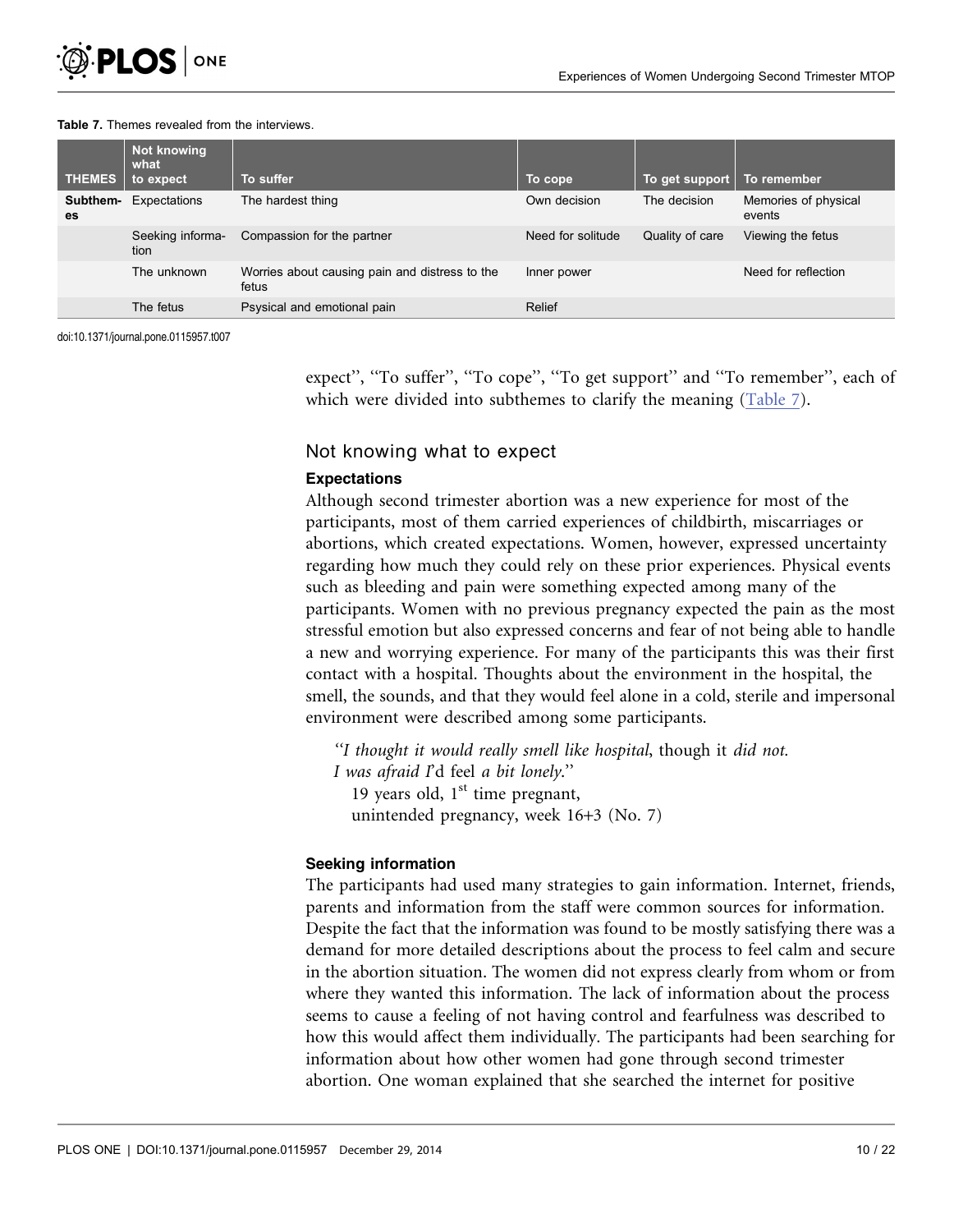abortion stories from other women in situations like her own to get support and to prepare for what would happen during the abortion. Women undergoing abortion for fetal reasons looked for information about the diagnosis/ malformation of the fetus.

''I had actually read a lot on the internet and Googled a lot. I skipped everything scary and read the positive.''

41 years old,  $4<sup>th</sup>$  time pregnant 1 previous delivery and 2 abortions fetal malformation, week 13+5 (No. 8)

#### The unknown

The participants expressed fear of the unknown and anxiety about how to be able to cope with the situation. An anxiety about how they or their partner would react during the abortion was described. For several women not knowing how long the abortion would take and how pain would strike was frustrating. A few participants stated that they remained unprepared due to not being able to or being too afraid to think about the process or believing that the best thing would be to face the problem when it appeared.

''Just the pain, not knowing, ''ignorant'' about when it would come, and how I would feel.''

21 years old,  $1<sup>st</sup>$  time pregnant, unintended pregnancy, week 15+1 (No 13)

#### The fetus

None of the participants experienced the questions in the questionnaire about the fetus objectionable but a few thought it was strange that the questions were asked. Several women said that thoughts about the fetus were already in their mind before they got the questions. They used the Internet to get information about the fetus. On the other hand a few women preferred not to think about the fetus at all or think about it as a clot of blood. Not knowing the exact time of the fetal death was difficult for some women to come to terms with. Women undergoing the abortion because of unintended pregnancy also sometimes wondered if their fetus was healthy with no malformation.

''What I really wanted to see, it really wasn't moving so I had it confirmed.'' 29 years old,  $1<sup>st</sup>$  time pregnant, unintended pregnancy, week 17+3 (No 14)

#### To suffer

#### The hardest thing

Swallowing mifepristone caused a mental discomfort and a feeling of a definite decision and action. Many women expressed that they felt that they actively killed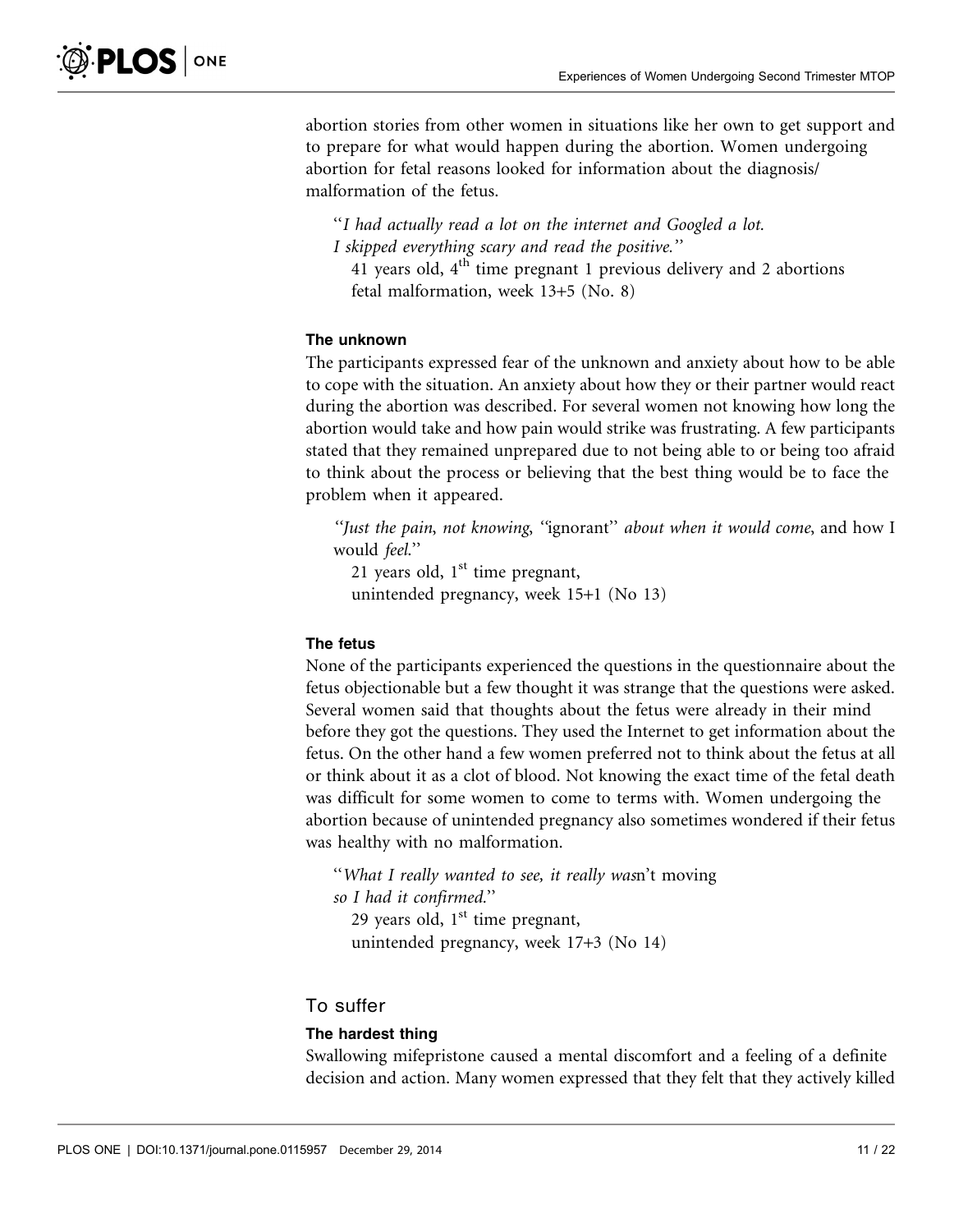the ''baby'' with this action. One woman described in detail the psychological hardship and the long time it took for her to swallow the pill. Several women described strong emotions when they swallowed the pill and how this triggered philosophic or existential thoughts and questions on life and death as well as feelings of guilt. Many women stated during the interviews that it helped them to articulate these emotions and thoughts.

''On Sunday, it was hard, when I had that tablet. You knew that if I took the tablet and waited an hour, there was no turning back.'' 27 years old,  $1<sup>st</sup>$  time pregnant, unintended pregnancy, week 14+2 (No 6)

#### Compassion for the partner

The sadness felt by terminating the pregnancy was shared with the partner especially when fetal malformation was the reason for the abortion. One woman said that her husband had difficulties in expressing and processing emotions and she worried about how he would grieve and move on after the abortion. When women had expressed pain or other negative feelings they said that it must have been hard for the partner being next to her but without being able to help. One woman mentioned that she did not want to burden anyone and therefore chose to be alone during the abortion.

''I felt most sorry for him because he wanted to do so much more than he could.'' 18 years old,  $1<sup>st</sup>$  time pregnant, unintended pregnancy, week 17+3, (No 12)

#### Worries about causing pain and distress to the fetus

Thoughts were expressed regarding fetal pain and suffering caused by strong uterine contractions during the abortion process and that mifepristone had caused sudden death and death twitches to the fetus. These feelings increased the sense of guilt and that the woman had abandoned a child she had carried during the pregnancy. One woman told that she had felt fetal movements and when they ceased she tried to push aside thoughts about what had happened to the fetus.

''I was afraid that the baby would suffer in some way.'' 31 years old,  $1<sup>st</sup>$  time pregnant, fetal malformation, week 20+0, (No 2)

#### Physical and emotional pain

Physical pain of strong intensity was experienced by a majority of women. The severe distinct pain usually lasted for a short and limited duration, usually at the expulsion of the fetus. Even if the pain was compared to menstrual pain, or pain from previous labor, miscarriage or abortion it was mentioned as much worse than expected. Several young women felt unprepared for the pain saying that they had no previous similar situation to relate on. For some women the overall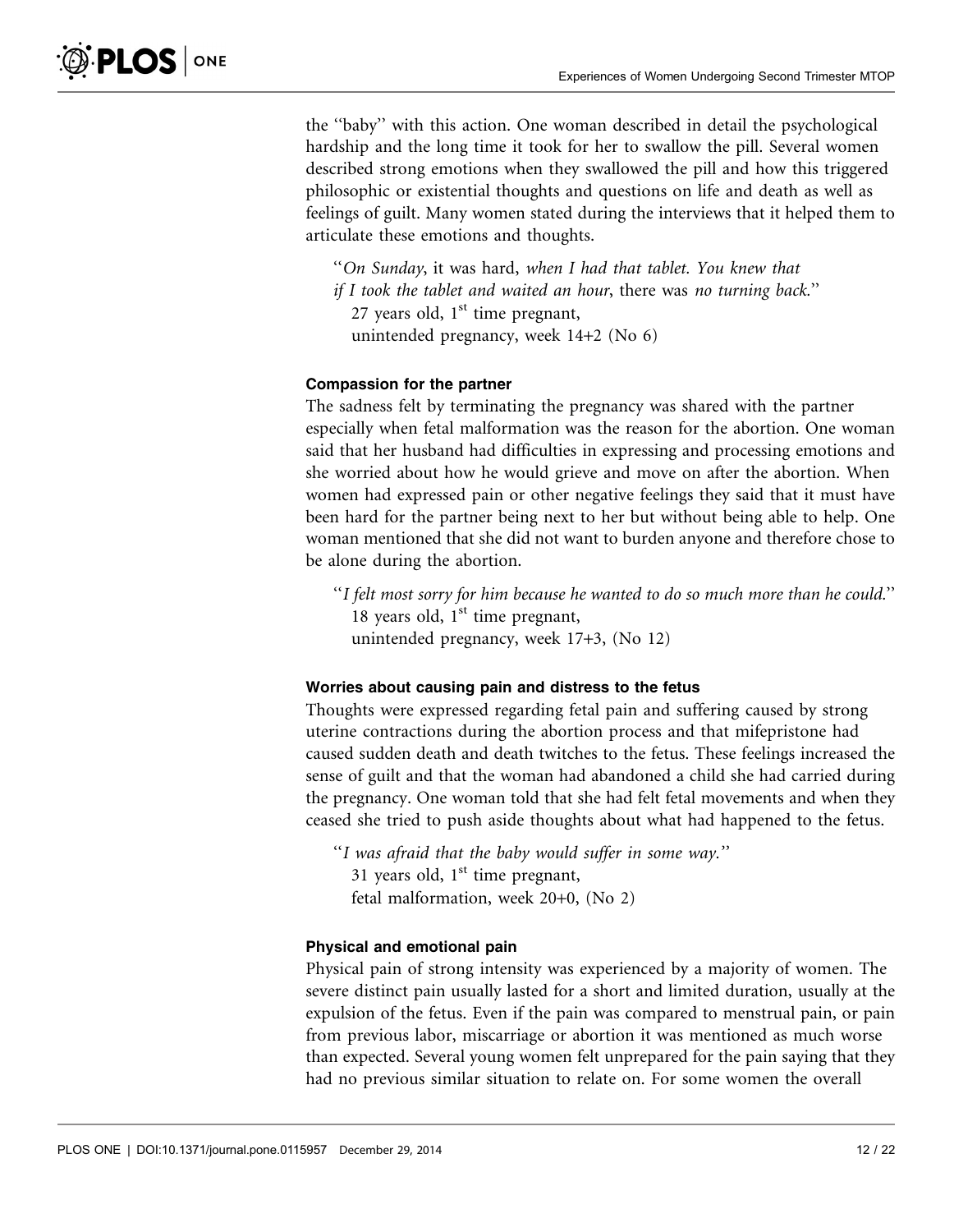perception of pain was less than expected but more common was that it was worse than expected. Morphine reduced the pain and shortened the peak of pain experienced during the contractions but the effect on perceived pain, varied from no effect at all to an effective pain relief and relaxation but with side effects such as nausea and dizziness. When medical treatment did not help against the pain, the woman concentrated on her breathing or tried to find relaxed positions. One woman expressed that she wanted to feel the pain to be sure that her body was working.

''I almost thought I would die but I learned how to cope with it.'' 19 years old,  $2<sup>nd</sup>$  time pregnant, 1 previous miscarriage, unintended pregnancy, week 17+0 (No 5)

Women who saw the abortion as something necessary but hard to go through they also described the emotional pain as harder than the physical. Thoughts like ''a miscarriage had been better than this'' were expressed by some women believing that a miscarriage would spare them the pain to take the decision. Sadness for ending something that lived inside them mirrored the same kind of mental or emotional pain.

''I have been forced to kill my child… I did not think so much of my own pain. I was more worried that the child would suffer in some way.'' 31 years old,  $1<sup>st</sup>$  time pregnant, fetal malformation, week 20+0 (No 2)

#### To cope

#### Own decision

It was important for some women to feel that the decision to have an abortion was their own decision, independent of the partner's opinion. Pride in taking an emotionally tough decision and carrying it out without regrets was expressed by many of the participants, irrespective of the reason for having an abortion. For one woman with a large alcohol intake in early pregnancy that she felt could have harmed the fetus the decision to terminate the pregnancy was an action of taking responsibility.

''That thing that is my decision would still be best for me in the end.'' 19 years old,  $1<sup>st</sup>$  time pregnant unintended pregnancy, week 16+3 (No 7)

#### Need for solitude

Most women had their partner, a relative or a friend present during the abortion process and found this as a valuable support. However, some women actively chose to go through the abortion alone. They wanted to have time for reflection and integrity. One woman with an unintended pregnancy expressed that she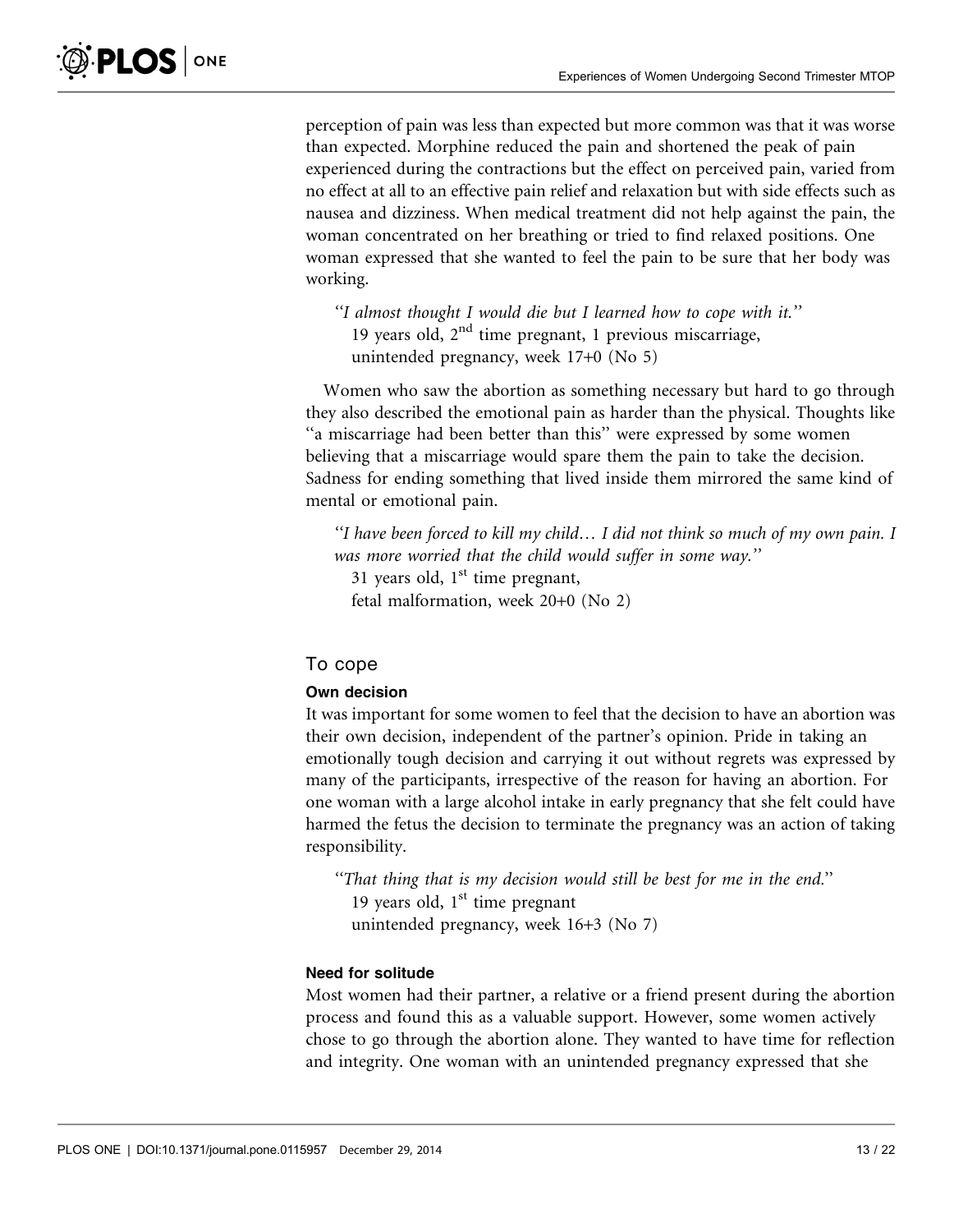wanted to be alone while saying farewell to the fetus. Other women were alone when viewing the fetus to save the partner from unpleasant feelings.

''I wanted to go through this myself, I did not want to share it with anyone else.'' 29 years old,  $2<sup>nd</sup>$  time pregnant, 1 previous labour, unintended pregnancy, week 13+0 (No 3)

#### Inner power

When feelings of unbridgeable stress arose during the process some women focused on managing the situation by thinking that hard things cannot be avoided but have to be lived through. They described a feeling of power coming from inside themselves and how this helped them through the abortion. Some of the women also explained how they acted as their own personal coach. Women who decided to see the fetus after the abortion felt strongly that they had done the right thing, this was especially pronounced among women who had been worrying about that moment beforehand.

''This time I know I have the strength in me to deal with the grief.'' 36 years old,  $2<sup>nd</sup>$  time pregnant, 1 previous  $2<sup>nd</sup>$  trimester abortion, fetal malformation, week 20+6 (No 21)

#### Relief

Relief was the most commonly feeling expressed after the abortion. Feelings of relief that the process was over and also relief from the pregnancy itself strengthened the sense of overcoming an emotionally and physically challenging task. To have survived complications, bleeding and pain made the women feel strong and safe after the abortion. It was described how feelings developed from fear of death to being able to cope with the situation the situation.

''It feels good, a relief… when it had sunk in a bit too. '' 21 years old,  $1<sup>st</sup>$  time pregnant unintended pregnancy, week 15+1, (No 13)

#### To get support

#### The decision

Most women's partners were informed about the abortion. During the interviews some women clearly expressed that the decision was taken together with the partner even if the final decision lay with the woman. Support from parents and family for the decision taken was appreciated by the participants and reinforced their own decision. Neutral support from nurses and counselors without any judgmental attitude was found as a surprise to some women even if they had expected professional care. Sometimes information provided by staff about the fetus, helped women to make the decision.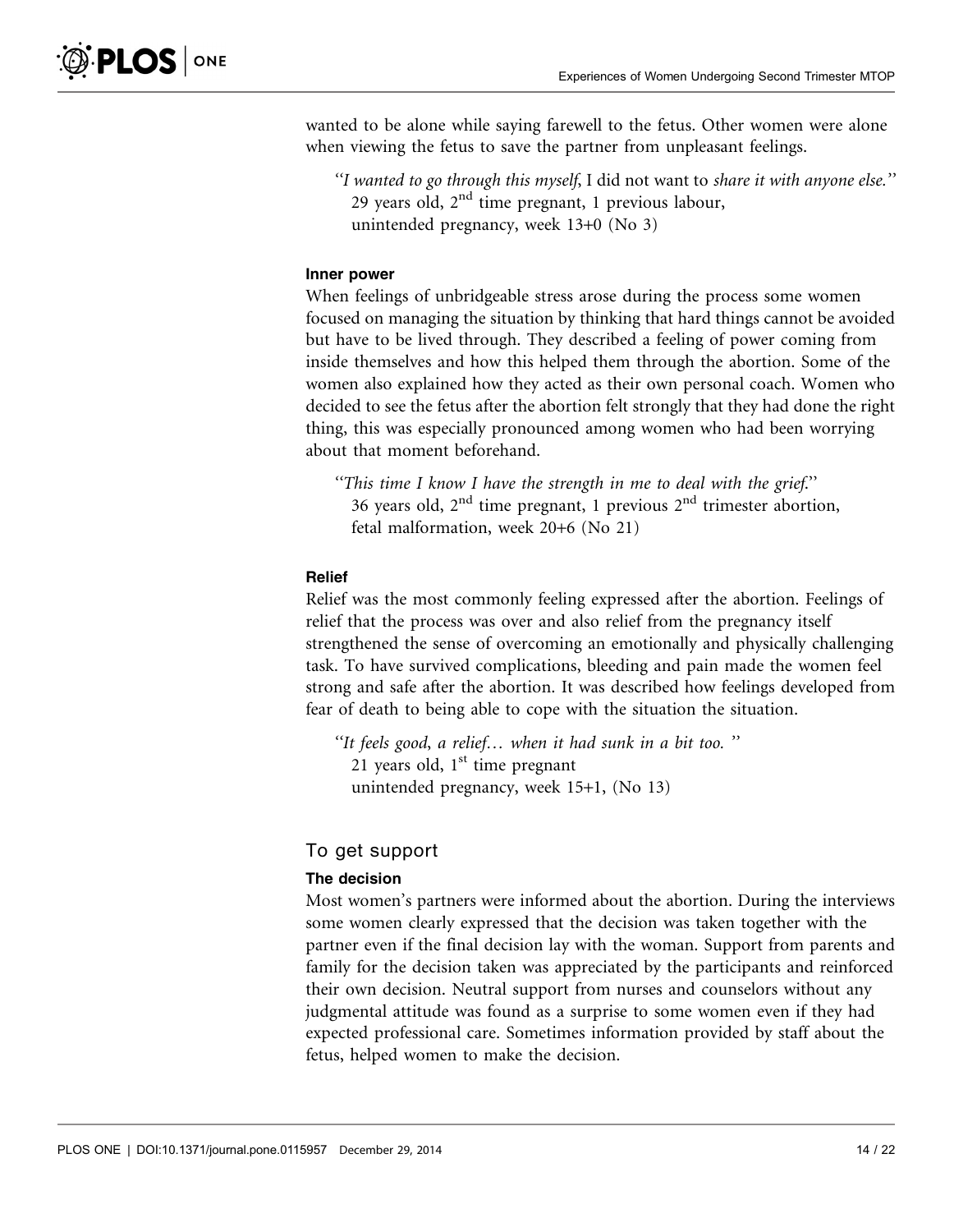''It was good that the doctors were as direct as they were, for it helped me to process whether I had made the right decision or not.''

39 years old,  $3<sup>rd</sup>$  time pregnant, 2 previous abortions, fetal anomaly, week 19+6, (No 17)

#### Quality of care

The overall impression from the participants about received care was that their needs had been attended to and that the staff handled them with professional knowledge, empathy and a non-judgmental attitude. A sense of safety was developed when staff visited the room just to assure that they were around if needed. Practical advice and information on what to expect during the abortion process was perceived as valuable support. Some women stated that they felt involved in the caring process and that they themselves had been able to influence the choice of pain relief. One woman told about unfair treatment when her supporting friend was not allowed to stay with her at the hospital.

''When my friend was there with me she tried to help and comfort me. When she was present I actually felt much better but when I knew she was leaving tears started to fall.''

21 years old,  $3<sup>rd</sup>$  time pregnant, 2 previous abortions, unintended pregnancy, week 14+4 (No 10)

#### To remember

#### Memories of physical events

Physical feelings and reactions as uterine contractions, bleeding and nausea during the abortion reminded women of earlier obstetric or gynecological experiences. These were both reassuring and frightening at the same time. One woman, who had undergone a second trimester abortion for fetal malformation the previous year and who was again in the same situation, said that unfortunately the previous experience was the best way to be prepared for this abortion.

The sound when the fetus was expelled and dropped into a bedpan was mentioned as a memory that would never be forgotten by three women. They experienced that the sound confirmed that the abortion was a reality.

''Hardest thing I think is that sound, which I found… it's so hard, it really is so clear, this little thud.''

41 years old, 4th time pregnant, 2 previous labours, 1 miscarriage, unintended pregnancy, week 14+5 (No 15)

#### Viewing the fetus

Having the possibility to see the fetus after the abortion was an unexpected opportunity for some women. Some women had not understood that the fetus was fully developed and viewable and other thought that they were not allowed to view. For these women a curiosity aroused together with uneasiness about what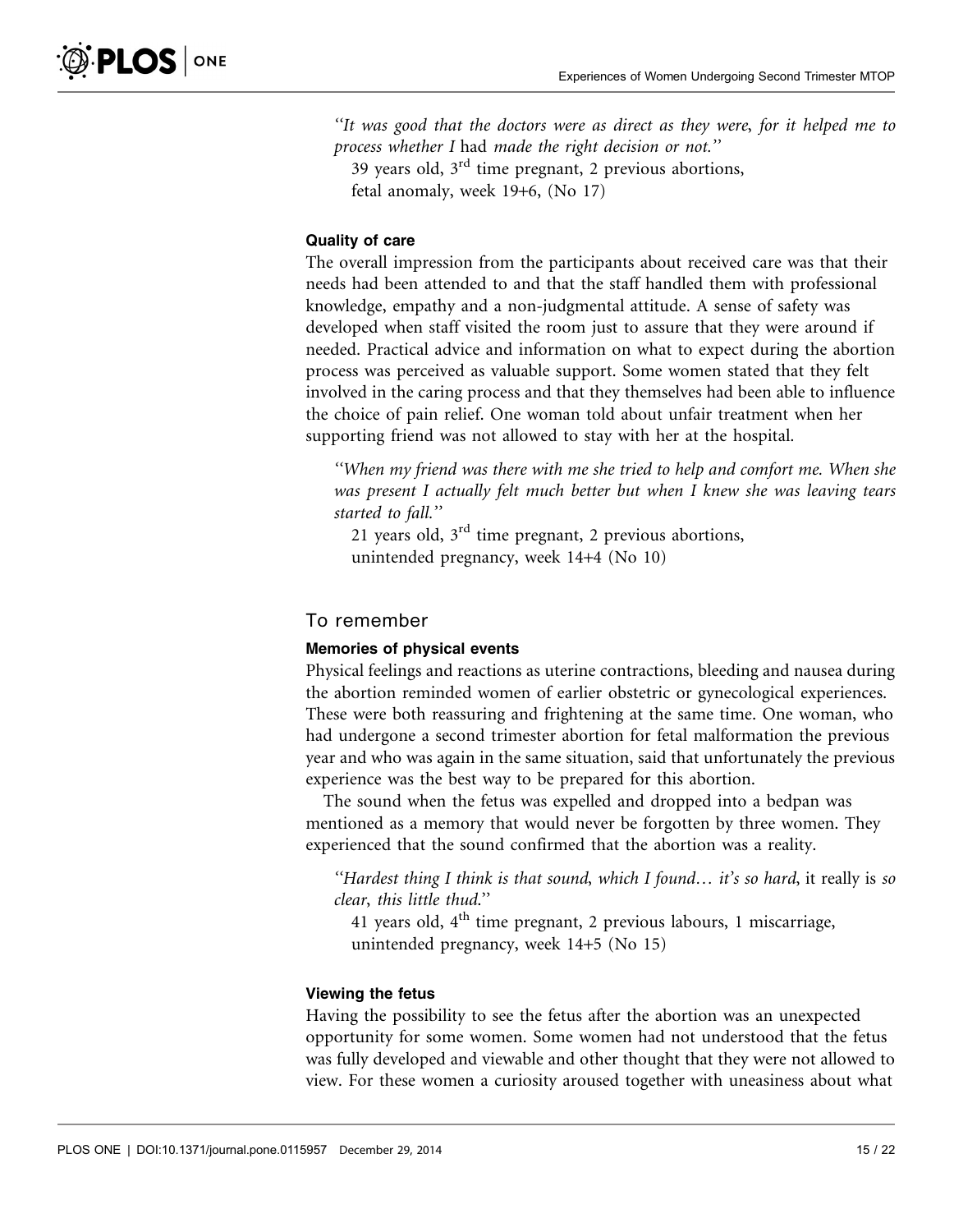the fetus would look like. To see the fetus was a way for some women to get rid of fantasies and convince themselves that the fetus was not still alive. One woman described the memory of a bodily contact when she had put her little finger in the hand of the fetus. To not view the fetus after the abortion was experienced as the right decision for those women who not view the fetus.

''Well it was more like I have been carrying it for a long time and wanted to give it a farewell, and it feels good.''

29 years old,  $6<sup>th</sup>$  time pregnant, 1 previous labour and 4 abortions, unintended pregnancy, week 15+3 (No 9)

Most women had been asked if they wanted to see the ultrasound picture during the ultrasound examination. Independent of the indication for the abortion the woman could choose if she wanted to view it or not. To view the image was described by the women as nothing dramatic to them. It seemed like a natural part of the ultrasound examination and for some of them it gave a sense of first contact with the fetus. One woman described how the fetus had waved to her and she carried this image in her mind. Other women had a picture hidden at home to look upon in the future. For some women who felt it hard to look at the fetus after the abortion but still wanted a kind of memory, the ultrasound picture was enough.

#### Need for reflection

Need for processing memories and experiences after the abortion was expressed among the participants and included writing letters to the fetus, painting or just carrying on with new efforts. Some women appreciated contact with a counselor and talking to others about the abortion was a kind of therapy for others. Many of the participants were surprised that the overall memory of the abortion was positive without any consistent negative feelings or feelings of guilt.

''Neither me nor my partner saw the fetus we preferred to keep the ultrasound image.''

 $39$  years old,  $3<sup>rd</sup>$  time pregnant, 2 previous abortions, fetal malformation, week 19+6 (No 17)

## **Discussion**

#### Main results

Women undergoing second trimester medical abortion expressed both positive and negative feelings prior to the abortion. The themes emerging from the interviews after the abortion mirror the mixed feelings of the women's experiences during the abortion. Professional support from the staff together with support from a partner, friend or relative helped the women to transform worries about something unknown to feelings of managing a new and difficult experience.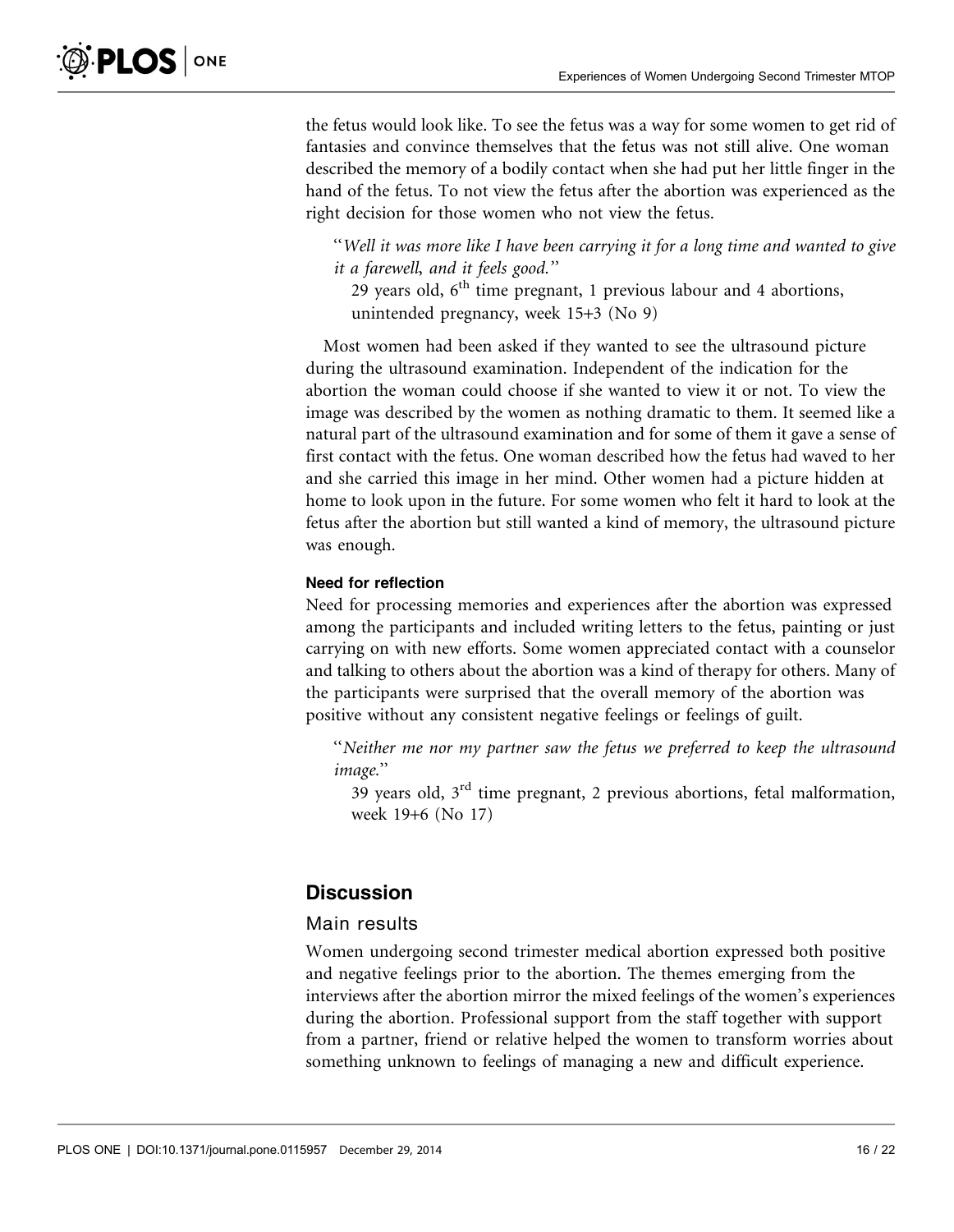Prior to the abortion feelings of guilt were as common among women with unintended pregnancy as among women who had the abortion for fetal reasons. Unwanted pregnancy and the abortion decision is associated with ambivalent feelings and most women expressed both positive and negative feelings, which is similar and well known from previous studies [\[26,](#page-21-0) [27\].](#page-21-0) Six women in the study, four of them with unintended pregnancy, chose ''responsibility''. This may refer to responsibility to avoid a suffering life for an unwelcome child but also a responsibility for the women's own life. This may be an expression of responsibility according to previous findings where young pregnant women started a more healthy living in spite of the decision to have an abortion [\[5\]](#page-20-0).

After the abortion, relief was the dominant overall impression and expressed more frequently than guilt for many of the participants. Managing the physical and mental challenge probably contributed to the women's feelings of relief and earlier findings indicate that women seeking abortion place ''feelings of guilt'' far down on the list of topics they wish to discuss during counseling [\[28\].](#page-21-0) ''Grief'' was selected by two-thirds of the participants, mainly by women with fetal anomalies but also by more than half of the women with unintended pregnancy. This finding may indicate the importance of providing opportunities for individual requests to process grief regardless of the cause of the abortion. The actual underlying reason for the abortion is not always known for the staff and therefore it is important to be open-minded according to her needs and wishes.

Women's reports of being better treated than expected may reflect stigma connected with abortion and is in accordance with previous findings [\[29\].](#page-21-0) Women undergoing abortion put a lot of blame on themselves, which may explain why they experienced a friendly and non-judgmental attitude almost as a surprise. Support during the abortion process has been shown to have a great impact on coping and long-term wellbeing after termination for fetal reasons [\[30\]](#page-21-0). In the present study the participants mentioned factual information together with emotional and physical comfort provided by the staff in connection to supporting care. Support from the partner was mostly of great value for the women even if some expressed worries about the partner's possible discomfort during the procedure. This was interpreted in a previous study as a strategy to alleviate own pain [\[30\]](#page-21-0).

A general opinion among healthcare staff and maybe also in society is that women who undergo abortion for fetal reasons cannot have any positive feelings and that women with unintended pregnancy find the abortion easier. These assumptions are not supported by the findings in the present study although "pain" was selected more frequently by women with fetal anomalies to describe their feelings prior to the abortion. This may probably reflect the mental pain they felt prior to the abortion, a feeling also documented by others [\[31\]](#page-21-0). Negative emotions were chosen by all women, except one, with unintended pregnancy further some women who underwent abortion for fetal malformation chose positive emotions.

The women in the present study had been searching for detailed information about the abortion but felt it difficult to find. The lack of stories related to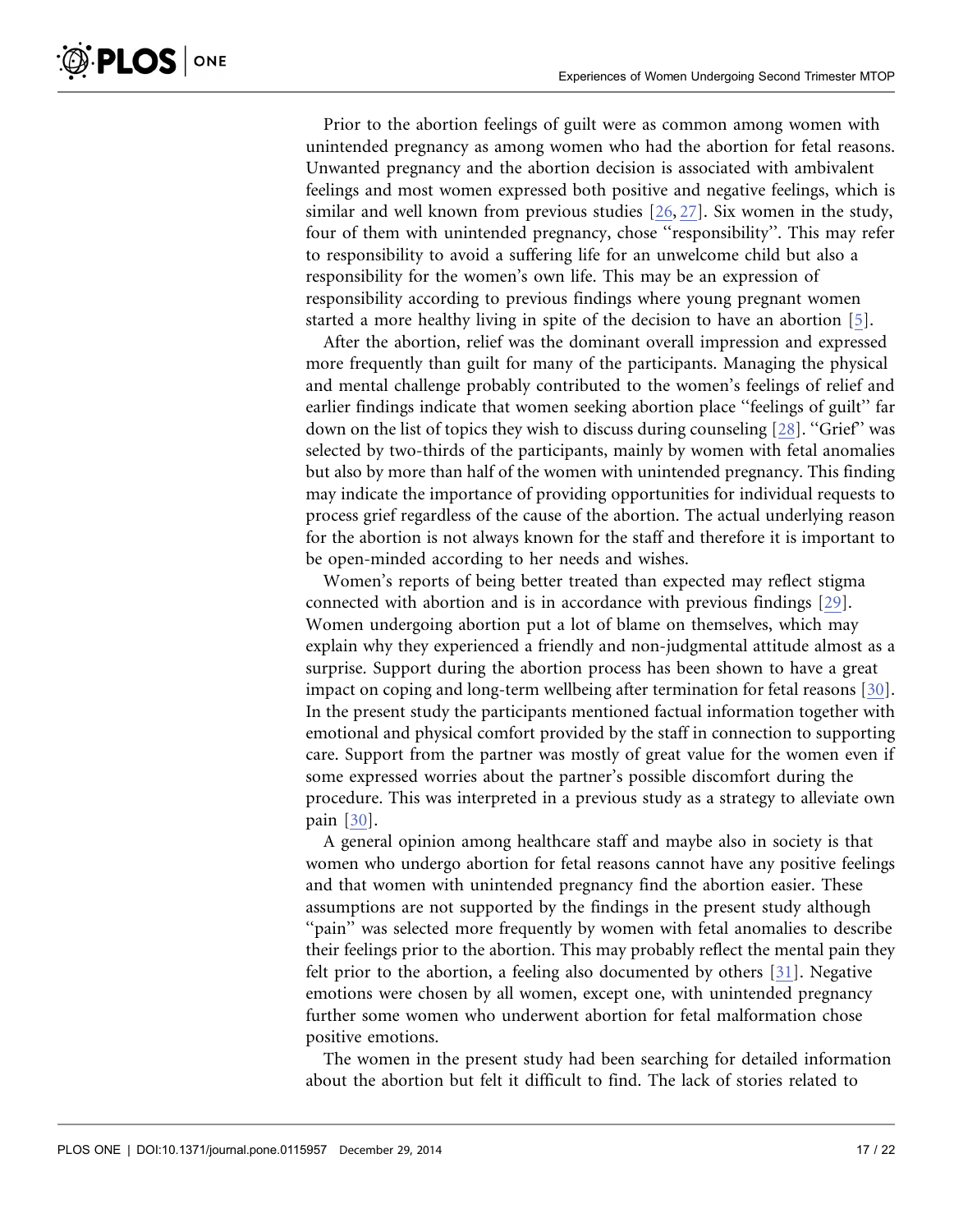women's and couples experiences from abortion and especially second-trimester abortion likely reflect the taboos surrounding this topic. Lack of such stories and references may make it difficult for people to relate to their own experience. Internet was one way to find information among the participants in this study. This can be seen as a natural complement to information from health care providers and not as a burdensome distraction. According to previous findings it is a way to confirm received information [\[32\]](#page-21-0).

During the whole process the participants reported both physical and emotional pain and this was irrespective of the reason for having the abortion. Experiences from previous childbirths and miscarriages appeared to influence the experience of pain during the abortion even if the pain was perceived as something new and different from any previous experience. During the interviews women with unintended pregnancy focused more on the physical pain than the mental pain while women with fetal anomalies gave more attention to the mental pain.

The relatively short period of intensive physical pain during the treatment procedure, seemed to be possible to manage with analgesics and a supportive environment. Different ways to handle the pain were used by the participants, which were similar to how women cope with labor pain [\[33\]](#page-21-0). Second-trimester abortion has many similarities with vaginal birth but is considered more complex due to the psychological and existential circumstances. This requires that staff must be responsive and understand those needs and give women useful information.

There was a tendency that the women cared more about their environments, such as concerns for the fetus or for the partner, than about themselves. Second trimester abortion can be a complex situation for both partners and mutual suffering may decrease by including partners in counseling, which has been seen in a prior study to have a positive impact for the couple [\[34\].](#page-21-0) However this is by no means standard as not all women wish to include their partner or have a partner to share the situation with.

The legal and medical definition of the time for the abortion and actual termination of the pregnancy differ. In Sweden the legal definition of medical abortion is when mifepristone is swallowed. Which has to be done in an approved premise. It was apparent that for most women swallowing mifepristone represented the emotional time of the abortion and the point of no return and therefore caused feelings of discomfort. This may have been influenced by the way information had been obtained and how accurate that information had been. The uncertainty of not knowing when the fetus died caused fear and images about suffering and stress for the fetus that increased feelings of guilt. This is in line with similar findings in a previous study [\[35\]](#page-21-0). Overwhelming feelings that are hard to cope with and held inside may surface when facing the fact that there is no return after the mifepristone-intake. Many women stated during the interviews that it helped them to articulate these emotions and thoughts, and women may have felt less discomfort if they had been more encouraged to express their thoughts and feelings to the nurse that administered the mifepristone-pill.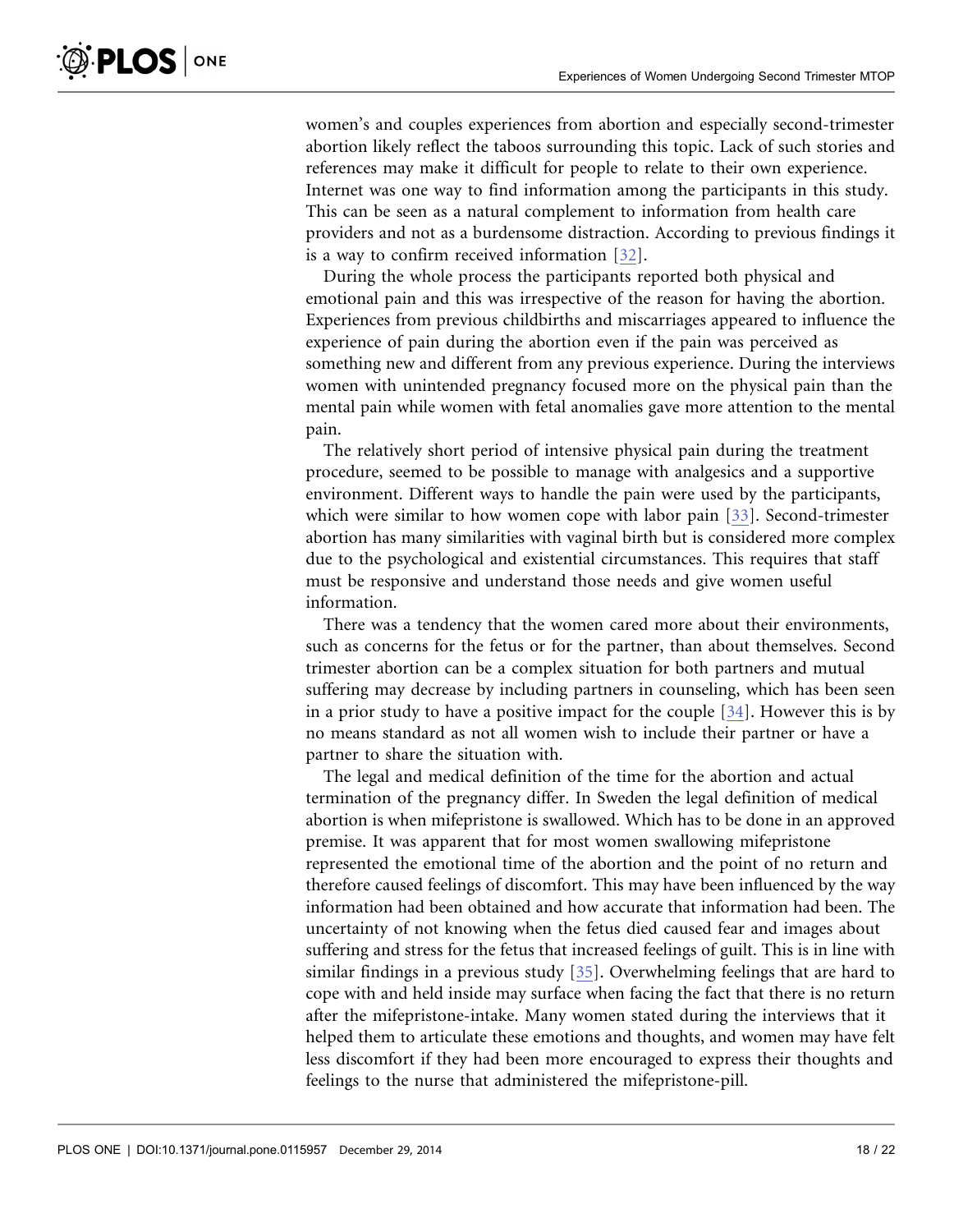Even if the present study did not primarily focus on the women's thoughts and feelings about the fetus, the participants expressed many thoughts and feelings related to this issue. Previous findings concerned termination for fetal reasons and viewing or not viewing the fetus has to be steered by the woman's wishes [\[30,](#page-21-0) [36\]](#page-21-0). The present study indicates that the same routine would suit women who undergo abortion for other reasons. Even if most of the women did not want to view the fetus, they expressed feelings and thoughts about the fetus, either in the questionnaire or in the interview. Several women expressed that questions in the questionnaire and from staff about the fetus, asked prior to the abortion helped them in finding their own wishes. The women who chose to view the fetus expressed in the interviews that it was a way to face and feel the reality and an opportunity to say farewell to the pregnancy/fetus. According to previous findings, worries of having caused pain or distress to the fetus and feelings of abandoning it [\[5\]](#page-20-0) were expressed even if the women stood firm in the abortion decision [\[3\].](#page-20-0) The women expressed that they did not regret their decision to view or not to view the fetus independent of what they choose. To some women it was important to keep a memory of the image of the fetus in their mind, either in the form of the ultrasound image or having seen the real fetus. A trusting relationship between the woman and the caregiver must be the basis of finding out the individual needs and respect the woman's autonomy [\[37\]](#page-21-0).

Several participants saw the interview after the abortion as a therapeutic conversation by putting into words what they had been through. Even if all women undergoing second-trimester abortion in Sweden are offered counseling far from all utilize this opportunity. A dialog directly after the abortion with staff involved in the care may be a way to further increase the satisfaction with care according to previous findings [\[38\].](#page-21-0) Gaining confirmation of the own experiences from someone who was present during the abortion could be a way of coping and moving on.

#### Strengths and Limitations of the study

The present study has an overall and unique approach, recruiting participants independent of the reasons for having the abortion. More than 75% of eligible women agreed to participate, with an equal rate for the different reasons for having the abortion. The total number of participants is deemed to give a nuanced picture of women's experiences and thoughts viewed in the interviews and substantiated by the pre-abortion questionnaire.

Similar emotions that were noticed among the participants independent of the reasons for having the abortion may not have been seen if abortion reasons had been studied separately. Feelings and thoughts were captured prior to and directly after the abortion. This must be seen as an advantage to gain feelings and thoughts that may fade with time or even be forgotten.

The mixed methods design strengthens the findings by giving a broader perspective to the women's thoughts, feelings and experiences related to the abortion. The think-aloud test that was used for validating the questionnaire gave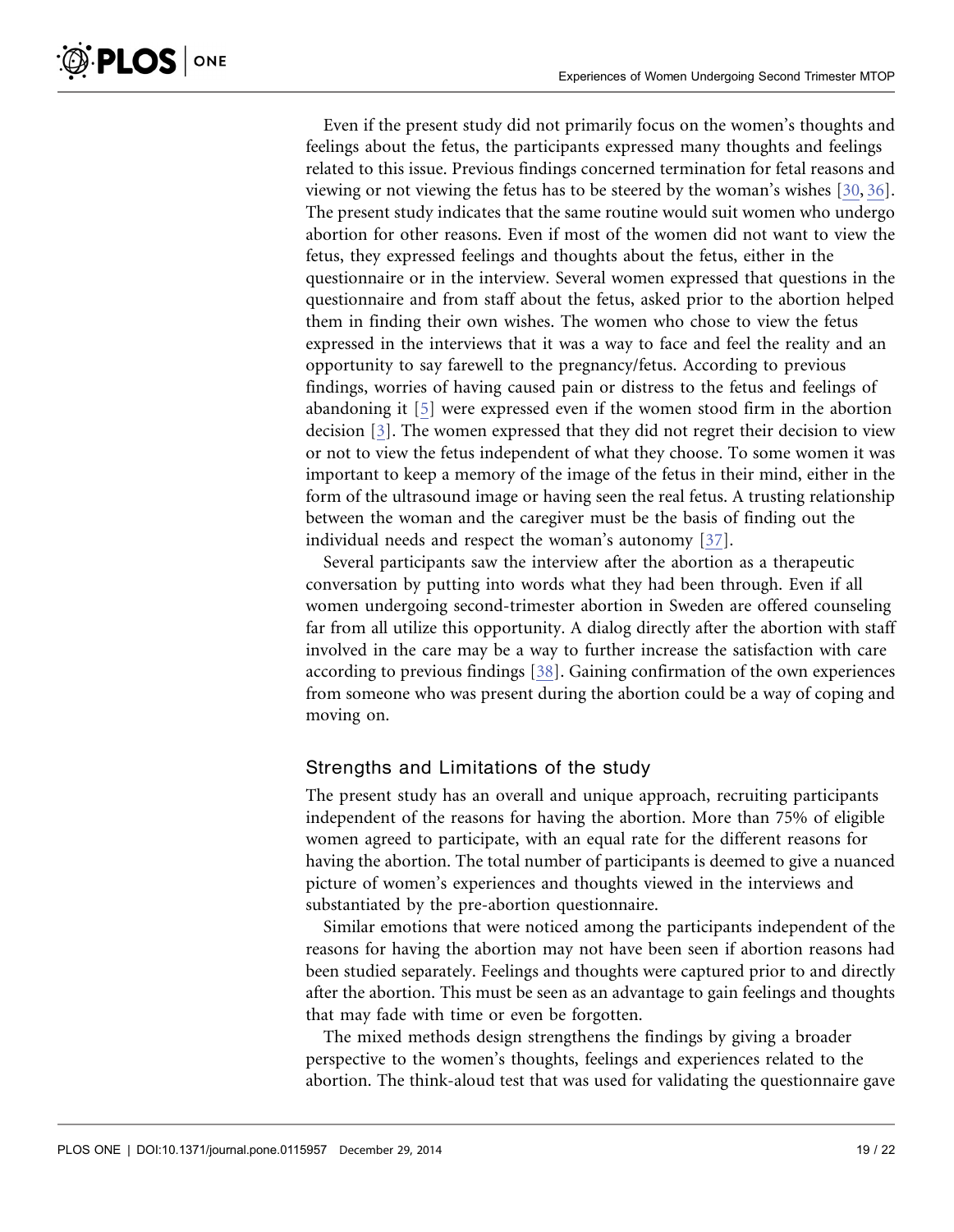an important insight of the multifaceted approach and coping strategies women had to their abortion. The women had much more to tell than just a questionnaire would have rendered and therefore the questionnaire was used as a screening method and the follow-up interviews were of great importance to capture the women's feelings and thoughts prior to the abortion. Given the small size of the quantitative sample, we recognise that findings are not generalizable, but that the aim was to inform the qualitative interviews.

Furthermore, as this is a study with a mainly qualitative approach and with a relatively small sample, it is not possible to generalize the results for all women undergoing second trimester abortion. The small sample of questionnaires must be taken for the fact that the main focus was the data retrieved by the interviews supplemented by the data from the questionnaires. Statistical comparison is limited with reference to the relatively small sample.

The duration of the interviews was relatively short which may be referred to the time chosen for the interviews. The women may have had difficulties to gather their thoughts and feelings immediately after the abortion and were not pushed to express anything they spontaneously did not mention. There may also be differences in how easily women have to convey intimate and emotional thoughts, especially after a overhelming experience that second-trimester abortion can be. Also the aspect of wanting to go home and the delay of the discharge that the interview may have led to may have affected the length of the interview.

However, despite these limitations the data from this study increase the understanding for women's feelings, thoughts and experiences connected to undergoing second trimester medical abortion.

#### Conclusion and Implications

Second trimester termination of pregnancy is an experience with complex and sometimes conflicting feelings and thoughts for women, independent of the reason for the induced abortion. Admitting these thoughts and emotions does not mean that women do regret their decision rather their rational thinking surmounts their emotionally hard feelings.

It is important to be responsive to the needs of each individual woman irrespective of the reason for having the abortion. Women may have a wish to say farewell to the fetus even if it was an unintended pregnancy. To ask about expectations, feelings or thoughts before, during and after the abortion is a way of increasing the satisfaction with care for women undergoing second trimester abortion. The present study also indicates that need to be aware that women have different needs regarding viewing or not viewing the fetus after expulsion.

#### Acknowledgments

The authors are grateful to all women who participated in the study and staff who helped to recruit participants.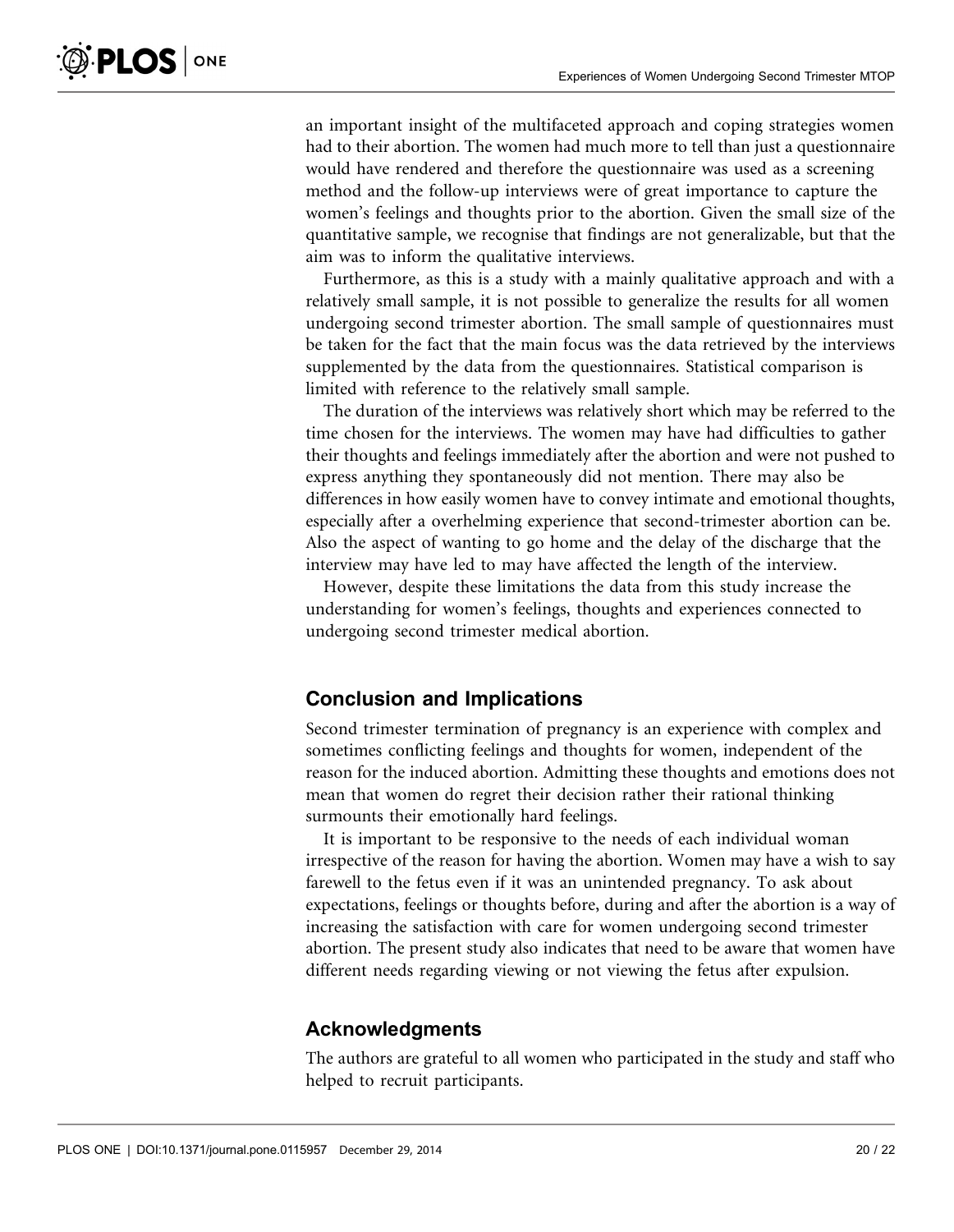### <span id="page-20-0"></span>Author Contributions

Conceived and designed the experiments: IMA KC KGD. Performed the experiments: IMA. Analyzed the data: IMA KC KGD. Contributed reagents/ materials/analysis tools: IMA KC KGD. Contributed to the writing of the manuscript: IMA KC KGD.

#### **References**

- 1. Lauzon P, Roger-Achim D, Achim A, Boyer R (2000) Emotional distress among couples involved in first-trimester induced abortions. Can Fam Physician 46: 2033–2040.
- 2. Lowenstein L, Deutcsh M, Gruberg R, Solt I, Yagil Y, et al. (2006) Psychological distress symptoms in women undergoing medical vs surgical termination of pregnancy. Gen Hosp Psychiatry 28: 43–47.
- 3. Kero A, Högberg U, Jacobsson L, Lalos A (2001) Legal abortion: a painful necessity. Soc Sci Med 53: 1481–1490.
- 4. Fergusson DM, Horwood LJ, Boden JM (2009) Reactions to abortion and subsequent mental health. Br J Psychiatry 195: 420–426.
- 5. Hallden BM, Christensson K, Olsson P (2009) Early abortion as narrated by young Swedish women. Scand J Caring Sci 23: 243–250.
- 6. Slade P, Heke S, Fletcher J, Stewart P (2001) Termination of pregnancy: Patients' perceptions of care. J Fam Plann Reprod Health Care 27(2): 72–77.
- 7. Liljas Stålhandske M, Makenzius M, Tydén T, Larsson M (2012) Existential experiences and needs related to induced abortion in a group of Swedish women: a quantitative investigation. J Psychosom Obstet Gynaecol 33(2): 53–61.
- 8. Mukkavaara I, Öhrling K, Lindberg I (2012) Women's experiences after an induced second trimester abortion. Midwifery 28: 720–725.
- 9. Wiebe E, Adams L (2009) Women's perception about seeing the ultrasound picture before an abortion. Eur J Contracept Reprod Health Care 14(2): 97–102.
- 10. Kimport K, Upadhyay U, Foster DG, Gatter M, Weitz TA (2013) Patient viewing of the ultrasound prior to abortion. Contraception 88: 666–670.
- 11. Lorenzen J, Holzgreve W (1995) Helping Parents to Grieve after Second Trimester Termination of Pregnancy for Fetopathic Reasons Fetal Diagn. Ther 10: 147–156.
- 12. Geerinck-Vercammen CR, Kanhai HHH (2003) Coping with termination of pregnancy for fetal abnormality in a supportive environment. Prenat Diagn 23: 543–548.
- 13. Wiebe ER, Adams LC (2009) Women's experience of viewing the products of conception after an abortion. Contraception 80: 575–577.
- 14. Andersson IM, Gemzell-Danielsson K, Christensson K (2014) Caring for women undergoing secondtrimester medical termination of pregnancy. Contraception 89: 460–465.
- 15. Gemzell-Danielsson K, Lalitkumar S (2008). Second trimester medical abortion with mifepristonemisoprostol and misoprostol alone: a review of methods and management. Reprod Health Matters 16 (31 suppl) 162–172.
- 16. Grossman D, Blanchard K, Blumenthal P (2008) Complications after Second Trimester Surgical and Medical Abortion. Reprod Health Matters 16 (31 suppl): 173–182.
- 17. Kelly T, Suddes J, Howel D, Hewison J, Robson S (2010) Comparing medical versus surgical termination of pregnancy at 13–20 weeks of gestation: a randomised controlled trial. BJOG 117(12): 1512–1520.
- 18. Clinical Practice Handbook for Safe Abortion. Geneva: World Health Organization; 2014. WHO Guidelines Approved by the Guidelines Review Committee. Available: [http://www.ncbi.nlm.nih.gov/](http://www.ncbi.nlm.nih.gov/books/NBK132015/) [books/NBK132015/](http://www.ncbi.nlm.nih.gov/books/NBK132015/).